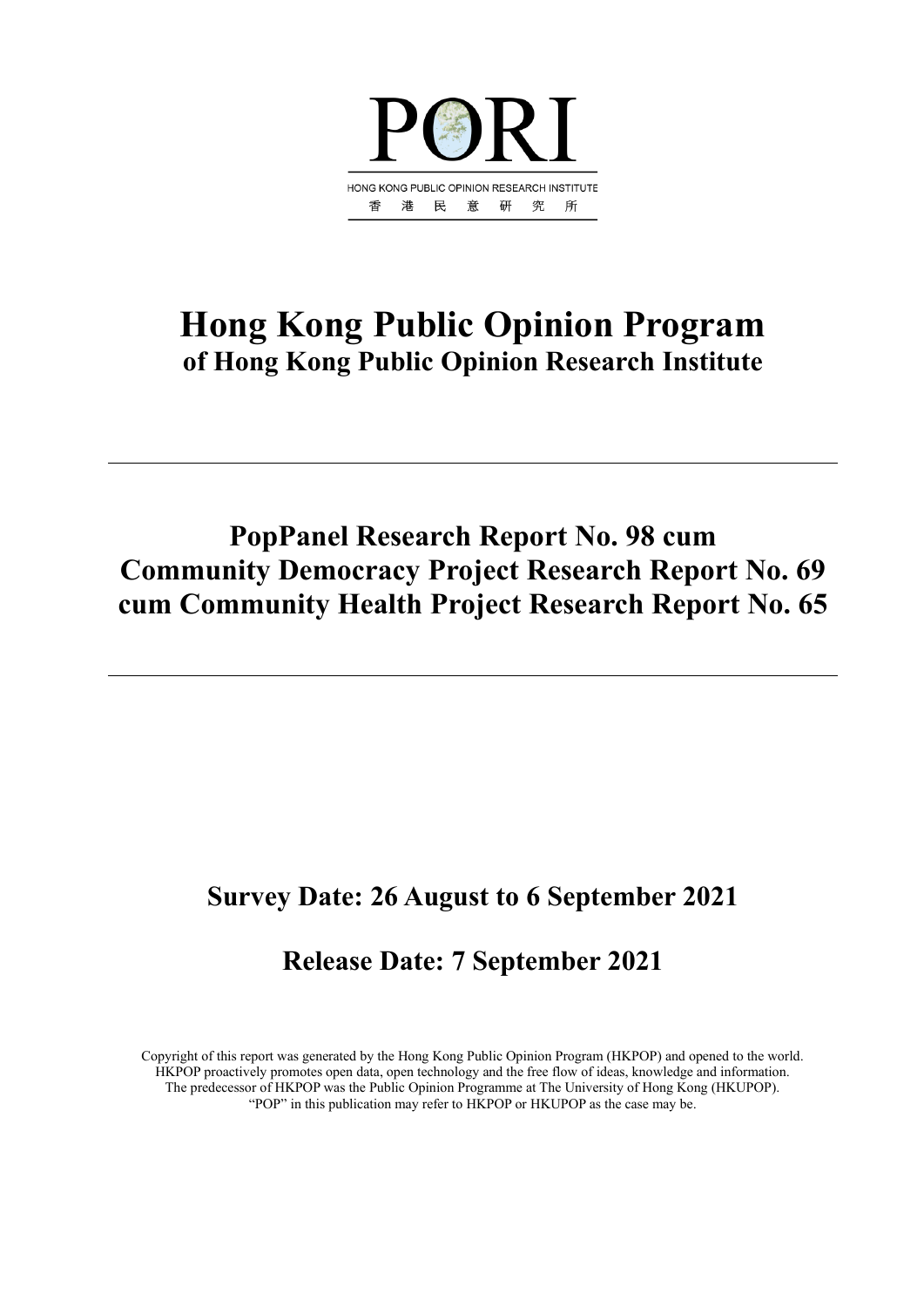#### **Research Background**

Initiated by the Hong Kong Public Opinion Research Institute (HKPORI), the "Community Integration through Cooperation and Democracy, CICD" Project (or the "Community Democracy Project") aims to provide a means for Hongkongers to re-integrate ourselves through mutual respect, rational deliberations, civilized discussions, personal empathy, social integration, and when needed, resolution of conflicts through democratic means. It is the rebuilding of our Hong Kong society starting from the community level following the spirit of science and democracy. For details, please visit: [https://www.pori.hk/cicd.](https://www.pori.hk/cicd)

The surveys of Community Democracy (CD) Project officially started on 3 January 2020, targeting members of "HKPOP Panel" established by HKPORI in July 2019, including "Hong Kong People Representative Panel" (Probability-based Panel) and "Hong Kong People Volunteer Panel" (Nonprobability-based Panel). This report also represents Report No. 98 under HKPOP Panel survey series, as well as Report No. 69 under the CD Project survey series. Since CD Project aims to gauge the opinions of members in different communities, HKPORI needs to continuously recruit new panel members and map their profile with their respective constituency areas to form "HKPOP Community Panel" including "Community Representative Panel" and "Community Volunteer Panel" first, and then conduct the research.

In view of the outbreak of Novel Coronavirus (also known as "Wuhan Pneumonia") in late January 2020, HKPOP kick-started the "Community Democracy Project: Community Health Module" or "Community Health Project" using a PopPanel survey design to study the public's views on the epidemic and the Government's relevant polices using small communities such as housing estates as the unit of analysis. The survey covers people's views on their perceived chance of contracting pneumonia, appraisal on the government's handling of the disease, impacts of the border closure, calls for strike by frontline medical staff, community outbreak, work-from-home arrangement, immigration controls, general use of face masks as well as the government's implementation of relevant policies. This is the Report No. 65 under the Community Health Project survey series. The special feature of the Community Health Project is the lowering of respondents' age bracket to 12 years old, in order to obtain more comprehensive samples.

HKPOP sent out emails to all panel members at the beginning of the survey, inviting them to fill in the questionnaire at the designated online platform. Members were allowed to make repeated submissions, while only the last submission of each individual member would be used for analysis.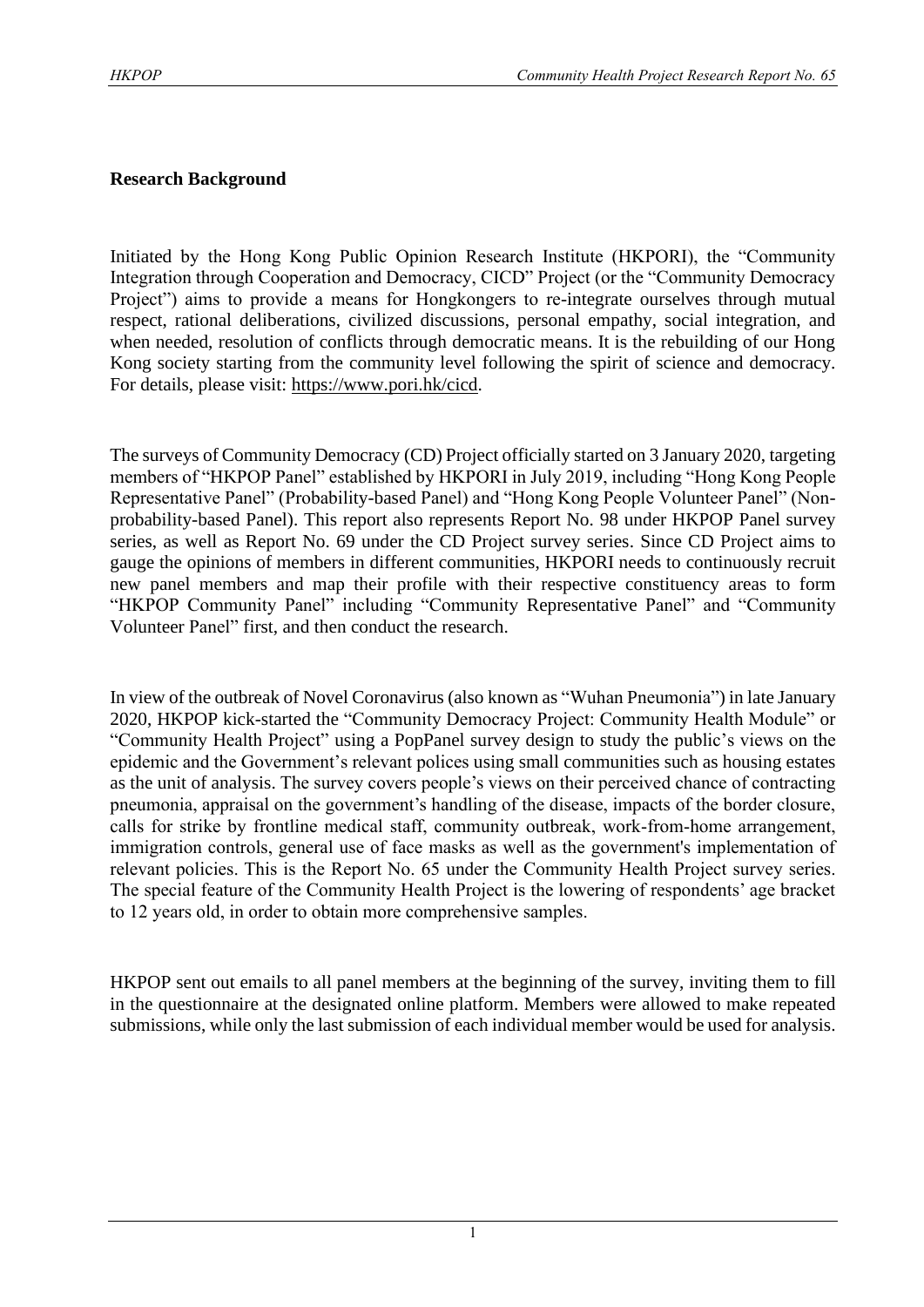## **Contact Information**

Herewith the contact information of the "Community Health survey":

#### **Table 1: Detailed Contact Information**

| Survey method                 | Online survey                                                                                                                                                                                                                                                                                                                                                |                                                                      |  |  |  |  |
|-------------------------------|--------------------------------------------------------------------------------------------------------------------------------------------------------------------------------------------------------------------------------------------------------------------------------------------------------------------------------------------------------------|----------------------------------------------------------------------|--|--|--|--|
| Target population             | HKPOP Panel samples, namely Hong Kong People Representative Panel<br>(Probability-based Panel) and Hong Kong People Volunteer Panel (Non-<br>probability-based Panel)                                                                                                                                                                                        |                                                                      |  |  |  |  |
| Weighting method              | The figures are rim-weighted according to 1) gender-age distribution of<br>Hong Kong population and by District Councils population figures from<br>Census and Statistics Department; 2) Voting results of District Councils<br>Election from Registration and Electoral Office; 3) rating distribution of<br>Chief Executive from regular tracking surveys. |                                                                      |  |  |  |  |
| Date of survey                | 26 August, 3pm – 6 September, 3pm                                                                                                                                                                                                                                                                                                                            |                                                                      |  |  |  |  |
| Total sample size             | Probability-based Panel: 510                                                                                                                                                                                                                                                                                                                                 | Non-probability-based Panel: 4,191                                   |  |  |  |  |
| Response rate                 | Probability-based Panel: 5.8%                                                                                                                                                                                                                                                                                                                                | Non-probability-based Panel: 5.1%                                    |  |  |  |  |
| Sampling error <sup>[1]</sup> | Sampling error of percentages at<br>$+/-4\%$ at 95% confidence level                                                                                                                                                                                                                                                                                         | Sampling error of percentages at<br>$+/-2\%$ at 95% confidence level |  |  |  |  |

[1] All error figures in this release are calculated at 95% confidence level. "95% confidence level" means that if we were to repeat a certain survey 100 times with different random samples, we would expect 95 times having the population parameter within the respective error margins calculated. Because of sampling errors, when quoting percentages, journalists should refrain from reporting decimal places, whereas one decimal place can be used when quoting rating figures.

## **PopPanel Composition**

Regarding data collection, survey data from both the Hong Kong People Representative Panel and Hong Kong People Volunteer Panel were collected in the form of online questionnaire.

Among them, the Hong Kong People Representative Panel comes from members of the "HKPOP Panel" recruited in regular random telephone surveys. HKPOP uses "HKPOP Panel" as a framework for conducting surveys for different research projects, any eligible family member in the household may be invited to participate in a specific research.

Meanwhile, members of the Hong Kong People Volunteer Panel are recruited online. Citizens only need to self-register in HKPORI website to participate in online questionnaires.

All panel data collected will be adjusted using rim-weighting, to minimize the effects of selfselection bias or participation bias. Details are documented in the Weighting Procedure section.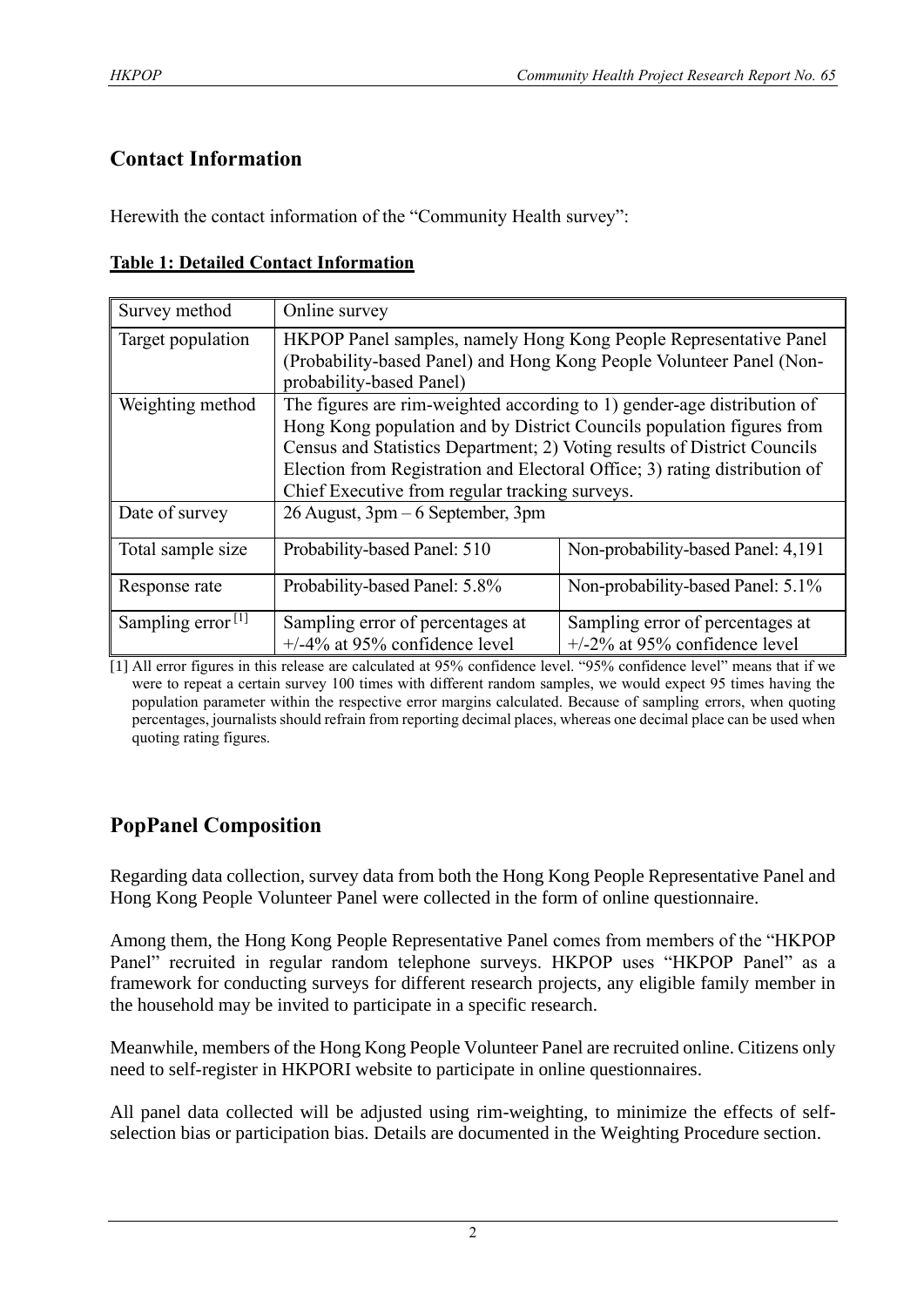.

## **Response Rate**

HKPOP adopts a set of contact definition in compliance with most international standards. Historically, the social research community in Hong Kong has developed its own set of contact rates, cooperation rates, response rates, and so on. HKPOP normally reports the "success rate" for online surveys.

The calculation of the success rates in this study refers to the following tables.

## **Table 2: Calculation of success rate of the Hong Kong People Representative Panel (by HKPOP definition)**

| Success rate                                            |                  |  |
|---------------------------------------------------------|------------------|--|
| Successful cases                                        | $x\ 100.0\%$     |  |
| Panel size of the Hong Kong People Representative Panel |                  |  |
| 510                                                     | $\rm x\;100.0\%$ |  |
| 8,762                                                   |                  |  |
| 5.8%                                                    |                  |  |

## **Table 3: Calculation of success rate of the Hong Kong People Volunteer Panel (by HKPOP definition)**

| Success rate                                       |             |  |  |  |  |  |  |
|----------------------------------------------------|-------------|--|--|--|--|--|--|
| Successful cases                                   | $x 100.0\%$ |  |  |  |  |  |  |
| Panel size of the Hong Kong People Volunteer Panel |             |  |  |  |  |  |  |
| 4,191                                              | x 100.0%    |  |  |  |  |  |  |
| 82,750                                             |             |  |  |  |  |  |  |
| $5.1\%$                                            |             |  |  |  |  |  |  |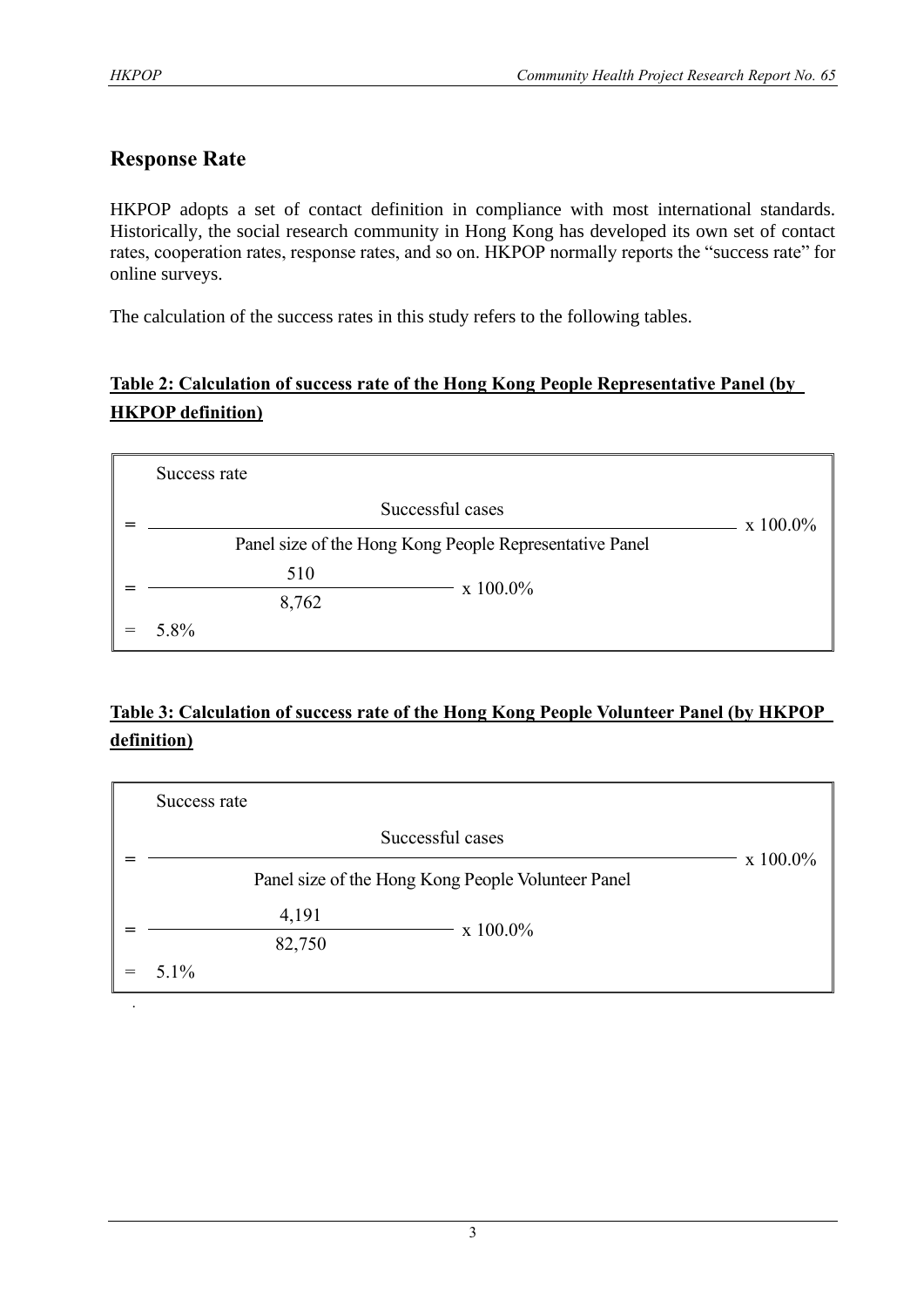## **Weighting Procedure**

HKPOP has continuously adopted and enhanced its weighting method over the past few decades. For this survey, HKPOP adopts a "2 by 5 by 18 by 3 by 13" weighting procedure involving five variables, namely, gender, age, district (18 cells), voting record (3 cells) and rating of Chief Executive (13 cells). Basically, the raw data of practically all random telephone surveys conducted by HKPOP are rim-weighted by the figures obtained from the Hong Kong Census and Statistics Department and/or Registration and Electoral Office so that the marginal distribution of the sample in terms of gender and age would match with that of the general population figures from the Hong Kong Census and Statistics Department. The marginal distribution of the sample in terms of district and voting record would match that of the general population figures from the Hong Kong Census and Statistics Department and/or Registration and Electoral Office. The marginal distribution of the sample in terms of "rating of Chief Executive" would match that of the general population in HKPOP's regular tracking surveys. This rim-weighting method (sometimes called raking) is found to be the most practicable method in processing HKPOP's survey data.

Specifically, the gender and age groupings used for weighting are as follows:

- Male 12-29
- Male 30-39
- Male 40-49
- Male 50-59
- Male 60 or above
- The districts used for weighting are as follows:
	- Central and Western
	- Wan Chai
	- Eastern
	- Southern
	- Yau Tsim Mong
	- Sham Shui Po
	- Kowloon City
	- Wong Tai Sin
	- Kwun Tong
- Female 12-29
- Female 30-39
- Female 40-49
- Female 50-59
- Female 60 or above
- Tsuen Wan
- Tuen Mun
- Yuen Long
- North
- Tai Po
- Sai Kung
- Sha Tin
- Kwai Tsing
- Islands

The voting records used for weighting are as follows:

- Candidates of pro-democracy camp
- Candidates of non-pro-democracy camp
- Did not vote / blank / void vote

The "rating of Chief Executive" groupings used for weighting are as follows:

- 0 mark
- $\bullet$  1-9 mark(s)
- $\bullet$  10-19 marks
- 20-29 marks
- 30-39 marks
- $\bullet$  40-49 marks
- 50 marks
- 51-60 marks
- $\bullet$  61-70 marks
- 71-80 marks
- 81-90 marks
- 91-99 marks
- $\bullet$  100 marks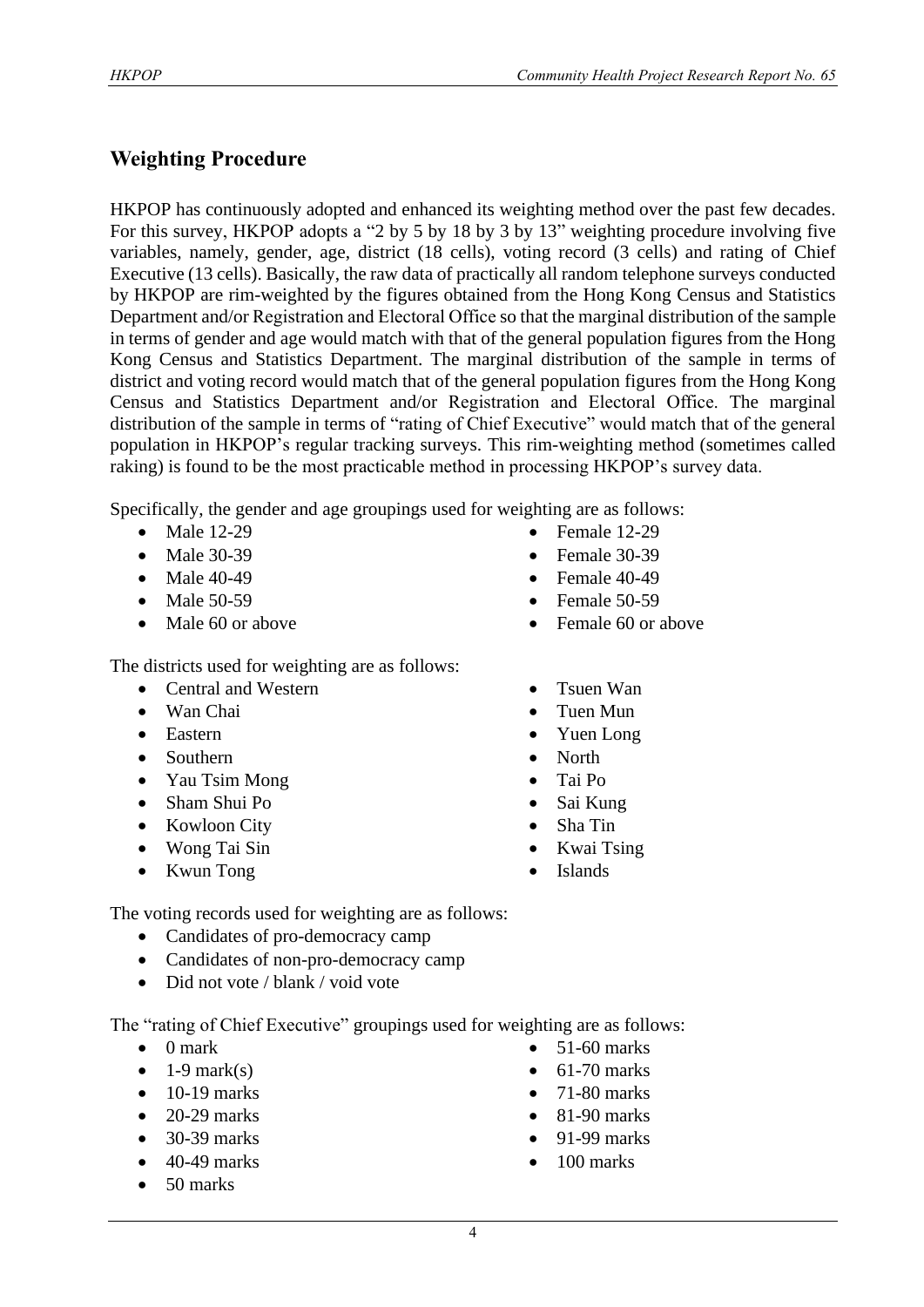#### **Quantitative Analysis Results**

Quantitative analysis results of the "Community Health survey", after applying the standard weighting procedures, are as follows:

|                                                                                                                                                                                 |                             | <b>Hong Kong People Representative Panel</b><br>$(Base=507)$ |              | <b>Hong Kong People Volunteer Panel</b><br>$(Base=4,184)$ |                |             |  |
|---------------------------------------------------------------------------------------------------------------------------------------------------------------------------------|-----------------------------|--------------------------------------------------------------|--------------|-----------------------------------------------------------|----------------|-------------|--|
| <b>Opinion Question</b> <sup>[2]</sup>                                                                                                                                          | Don't know /<br>hard to say | Try to predict                                               | Average      | Don't know /<br>hard to say                               | Try to predict | Average     |  |
| Q1 What do you think is your chance of<br>being infected with novel coronavirus<br>pneumonia, also known as Wuhan<br>pneumonia, in the coming one month?<br>[Logarithmic Scale] | 23%                         | 77%                                                          | $12\%^{[3]}$ | 13%                                                       | 87%            | $8\%^{[3]}$ |  |

#### **Table 4: Q1 Survey results, by panel type; Survey period: 26/8-6/9/2021**

[2] Answer options included: 0-10 rating scale, others and don't know / hard to say. Answer options changed from linear scale to logarithmic scale since Oct 2020. Questions asked remain unchanged while options of lower probability are further broken down and increase gradually in logarithmic scale.

[3] The difference between the figure and the result from the previous survey has gone beyond the sampling error at 95% confidence level, meaning that the change is statistically significant prima facie. However, whether the difference is statistically significant is not the same as whether they are practically useful or meaningful, and different weighting methods could have been applied in different surveys.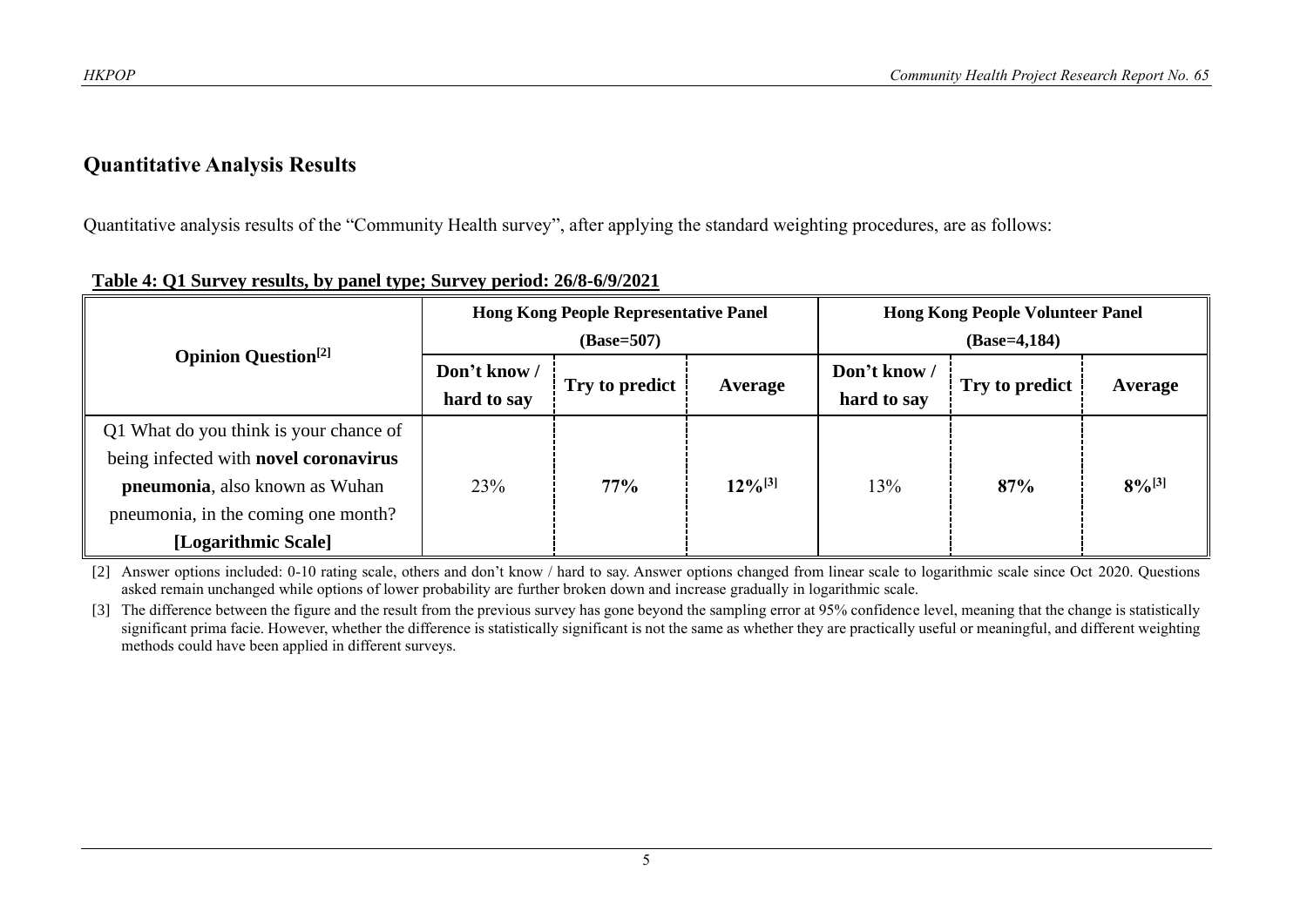#### **Chart 1: Q1 Combined Chart, by panel type**



#### Assessment of the public's expected chance of COVID-19 infection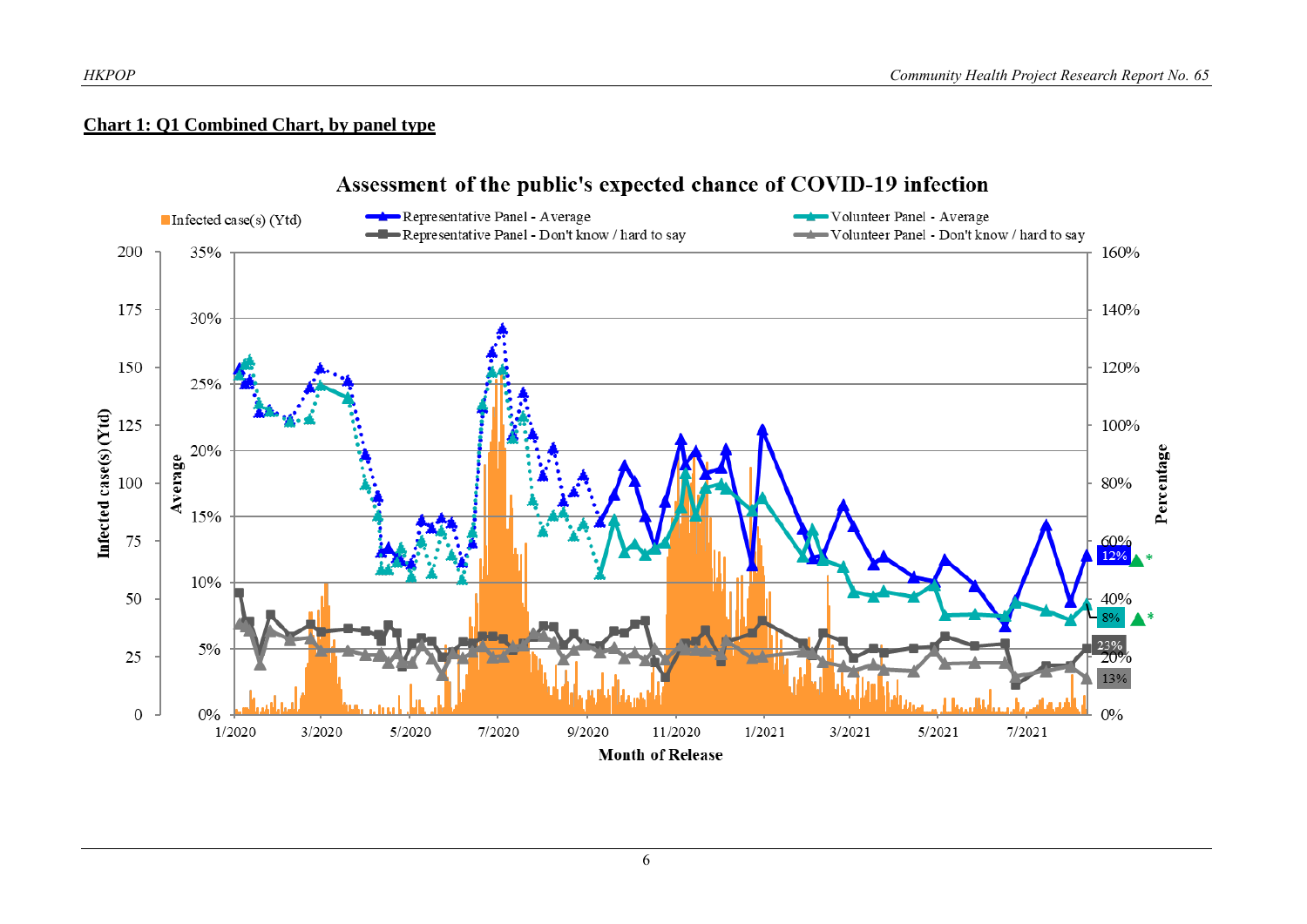|                                        |                  |                  | Hong Kong People Representative Panel (Base=508) |                     | Hong Kong People Volunteer Panel (Base=4,185) |                  |                      |                     |
|----------------------------------------|------------------|------------------|--------------------------------------------------|---------------------|-----------------------------------------------|------------------|----------------------|---------------------|
| <b>Opinion Question</b> <sup>[4]</sup> | <b>Satisfied</b> | <b>Half-half</b> | <b>Dissatisfied</b>                              | Mean <sup>[5]</sup> | <b>Satisfied</b>                              | <b>Half-half</b> | <b>Dissatisfied</b>  | Mean <sup>[5]</sup> |
| Q2 How satisfied or dissatisfied are   |                  |                  |                                                  |                     |                                               |                  |                      |                     |
| you with the <b>government's</b>       | $26\%^{[6]}$     | $30\%^{[6]}$     | 41%                                              | 2.5                 | $34\%^{[6]}$                                  | $6\%^{[6]}$      | $59%$ <sup>[6]</sup> | 2.4                 |
| performance in handling novel          |                  |                  |                                                  |                     |                                               |                  |                      |                     |
| coronavirus pneumonia?                 |                  |                  |                                                  |                     |                                               |                  |                      |                     |

#### **Table 5: Q2 Survey results, by panel type; Survey period: 26/8-6/9/2021**

[4] Answer options included: very much satisfied, somewhat satisfied, half-half, somewhat dissatisfied, very much dissatisfied and don't know / hard to say.

[5] The mean value is calculated by quantifying all individual responses into 1, 2, 3, 4, 5 marks according to their degree of positive level, where 1 is the lowest and 5 the highest, and then calculate the sample mean.

[6] The difference between the figure and the result from the previous survey has gone beyond the sampling error at 95% confidence level, meaning that the change is statistically significant prima facie. However, whether the difference is statistically significant is not the same as whether they are practically useful or meaningful, and different weighting methods could have been applied in different surveys.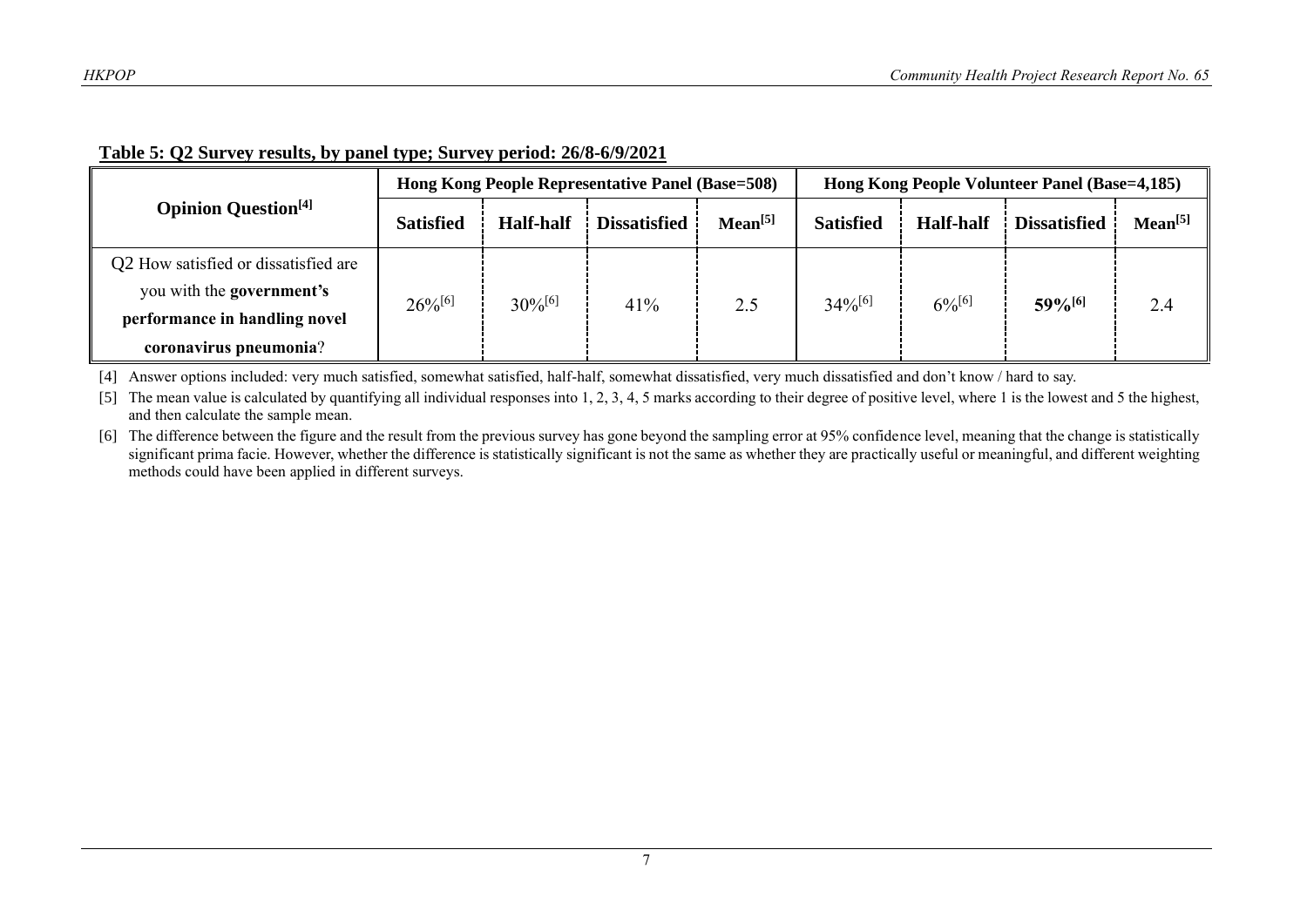#### **Chart 2: Q2 Combined Chart, by panel type**



## Appraisal of HK Government's performance in handling novel coronavirus pneumonia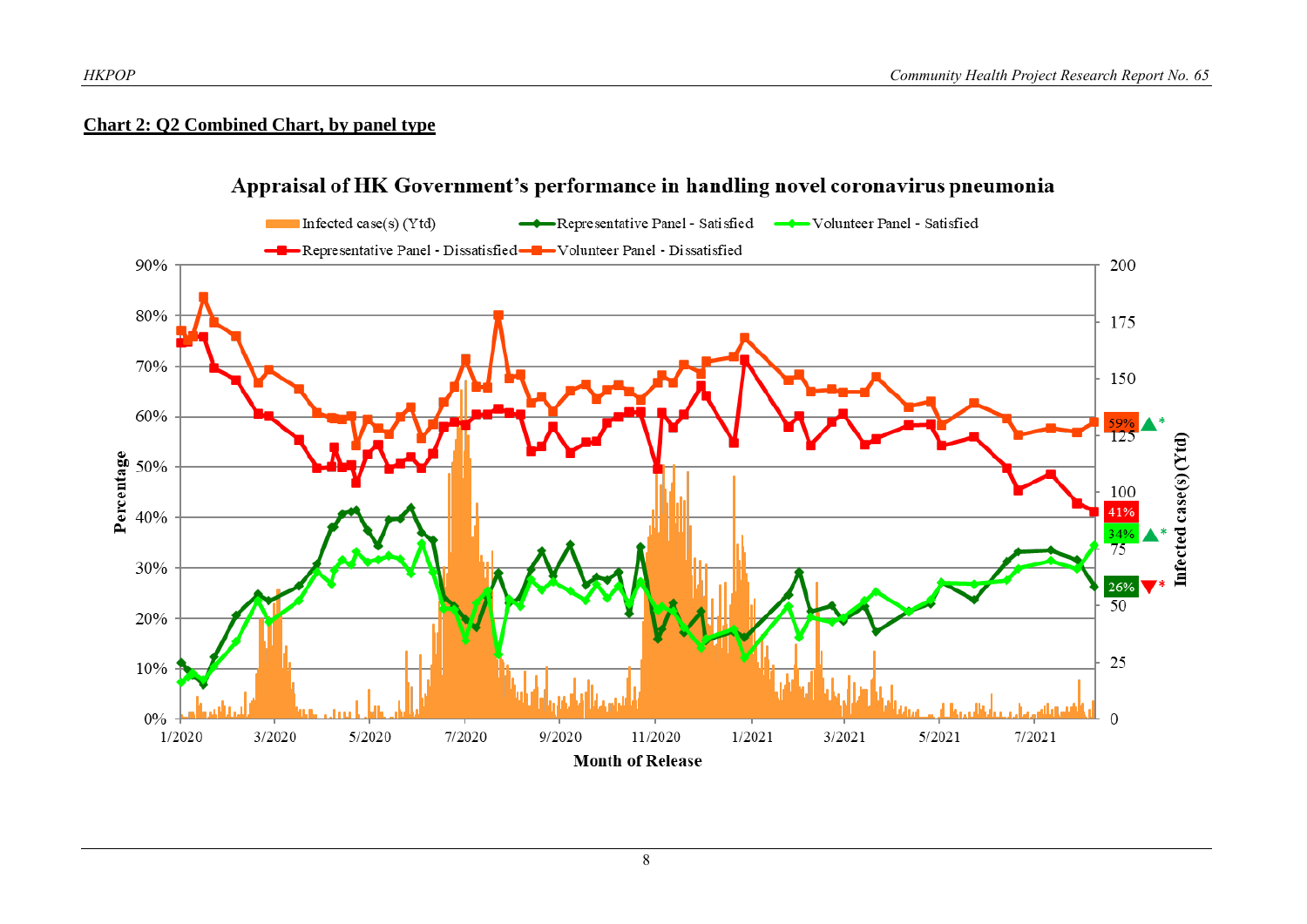# **Appendices**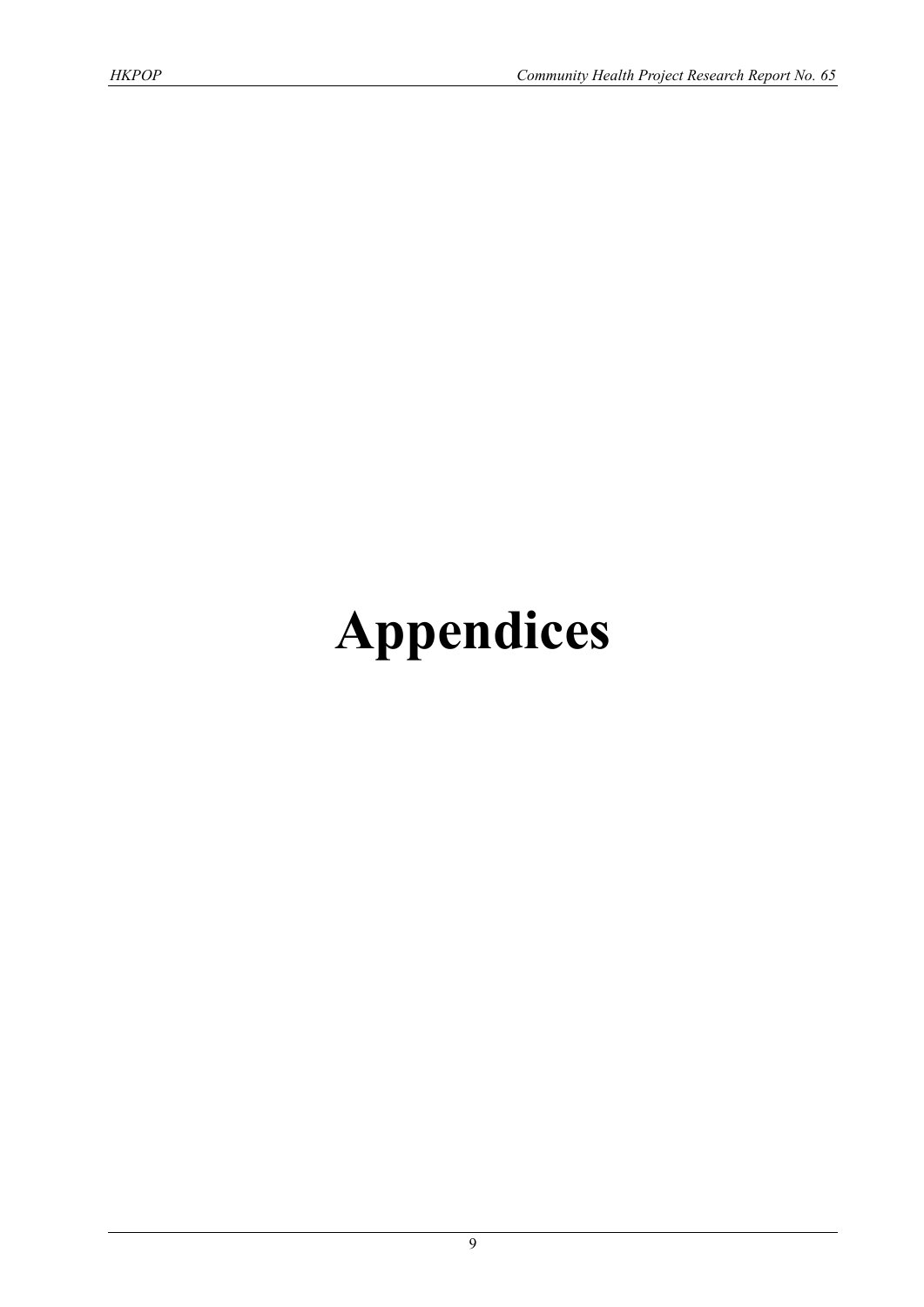## **Appendix 1: Demographic profile of respondents**

| Gender: |                   |            | Hong Kong People Representative Panel |      |                 | Hong Kong People Volunteer Panel |            |       |                 |  |
|---------|-------------------|------------|---------------------------------------|------|-----------------|----------------------------------|------------|-------|-----------------|--|
|         |                   | Raw sample |                                       |      | Weighted sample |                                  | Raw sample |       | Weighted sample |  |
|         |                   | Freq       | %                                     | Freq | %               | Freq                             | %          | Freq  | %               |  |
| Male    |                   | 336        | 65.9%                                 | 241  | 47.3%           | 2,341                            | 55.9%      | 1,995 | 47.6%           |  |
| Female  |                   | 174        | 34.1%                                 | 269  | 52.7%           | 1,839                            | 43.9%      | 2,193 | 52.4%           |  |
| Other   |                   |            | $0.0\%$                               |      | $0.0\%$         |                                  | 0.3%       |       | $< 0.1\%$       |  |
|         | Total             | 510        | 100.0%                                | 510  | 100.0%          | 4,191                            | 100.0%     | 4,189 | 100.0%          |  |
|         | Missing $case(s)$ | $\Omega$   |                                       |      |                 | $\theta$                         |            |       |                 |  |

| Age:              |                | Hong Kong People Representative Panel |          | Hong Kong People Volunteer Panel |       |            |       |                 |
|-------------------|----------------|---------------------------------------|----------|----------------------------------|-------|------------|-------|-----------------|
|                   |                | Raw sample                            |          | Weighted sample                  |       | Raw sample |       | Weighted sample |
|                   | Freq           | %                                     | Freq     | %                                | Freq  | %          | Freq  | %               |
| $12 - 29$         | 49             | 9.6%                                  | 101      | 19.8%                            | 621   | 14.9%      | 823   | 19.8%           |
| $30 - 39$         | 99             | 19.4%                                 | 79       | 15.5%                            | 1,059 | 25.4%      | 645   | 15.5%           |
| $40 - 49$         | 107            | 21.0%                                 | 83       | 16.3%                            | 1,042 | 25.0%      | 678   | 16.3%           |
| $50 - 59$         | 129            | 25.3%                                 | 93       | 18.2%                            | 926   | 22.2%      | 759   | 18.2%           |
| 60 or above       | 126            | 24.7%                                 | 154      | 30.3%                            | 527   | $12.6\%$   | 1,259 | 30.2%           |
| Total             | 510            | 100.0%                                | 510      | 100.0%                           | 4,175 | 100.0%     | 4,164 | 100.0%          |
| Missing $case(s)$ | $\overline{0}$ |                                       | $\theta$ |                                  | 16    |            | 25    |                 |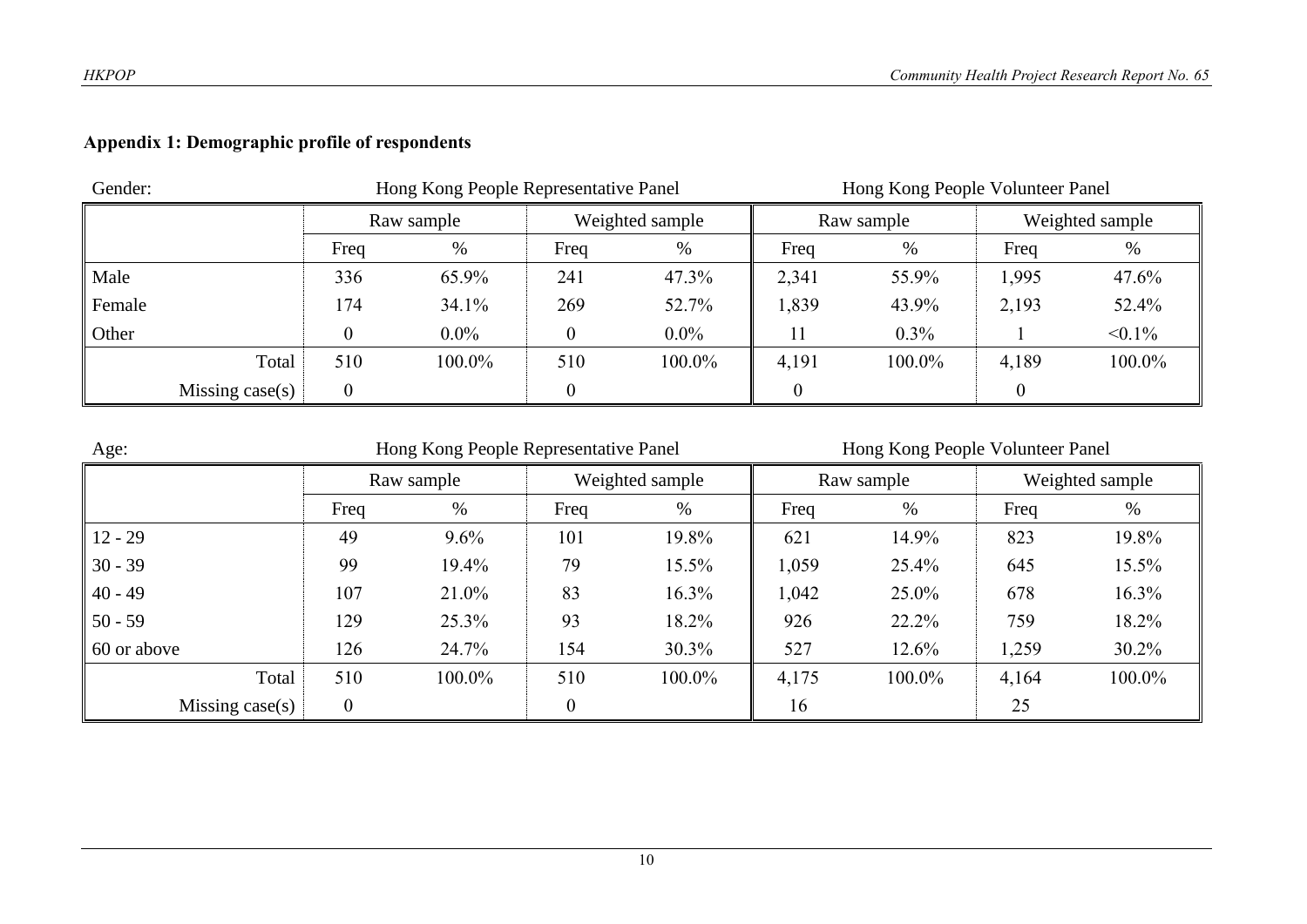| <b>Education attainment:</b><br>Hong Kong People Representative Panel |            |        |      |                 | Hong Kong People Volunteer Panel |            |       |                 |
|-----------------------------------------------------------------------|------------|--------|------|-----------------|----------------------------------|------------|-------|-----------------|
|                                                                       | Raw sample |        |      | Weighted sample |                                  | Raw sample |       | Weighted sample |
|                                                                       | Freq       | $\%$   | Freq | %               | Freq                             | %          | Freq  | %               |
| Primary or below                                                      |            | 0.4%   | 12   | 2.4%            | 10                               | $0.2\%$    | 38    | $0.9\%$         |
| Secondary                                                             | 118        | 23.2%  | 109  | 21.5%           | 591                              | 14.5%      | 664   | 16.6%           |
| Tertiary or above                                                     | 389        | 76.4%  | 387  | 76.1%           | 3,483                            | 85.3%      | 3,295 | 82.4%           |
| Total                                                                 | 509        | 100.0% | 509  | 100.0%          | 4,084                            | 100.0%     | 3,997 | 100.0%          |
| Missing case $(s)$                                                    |            |        |      |                 | 107                              |            | 192   |                 |

| Occupation:                         | Hong Kong People Representative Panel |            |      |                 |       | Hong Kong People Volunteer Panel |       |                 |  |
|-------------------------------------|---------------------------------------|------------|------|-----------------|-------|----------------------------------|-------|-----------------|--|
|                                     |                                       | Raw sample |      | Weighted sample |       | Raw sample                       |       | Weighted sample |  |
|                                     | Freq                                  | $\%$       | Freq | $\%$            | Freq  | %                                | Freq  | %               |  |
| Administrators and<br>professionals | 176                                   | 34.6%      | 125  | 24.5%           | 1,617 | 39.6%                            | 1,162 | 29.1%           |  |
| Clerks and service workers          | 122                                   | 24.0%      | 154  | $30.2\%$        | 1,102 | 27.0%                            | 797   | 19.9%           |  |
| Workers                             | 11                                    | $2.2\%$    | 11   | 2.1%            | 104   | $2.5\%$                          | 28    | $0.7\%$         |  |
| <b>Students</b>                     | 6                                     | 1.2%       | 28   | $5.6\%$         | 177   | $4.3\%$                          | 534   | 13.4%           |  |
| Home-makers / housewives            | 23                                    | $4.5\%$    | 59   | 11.7%           | 165   | $4.0\%$                          | 146   | 3.7%            |  |
| Others                              | 171                                   | 33.6%      | 131  | 25.8%           | 916   | 22.4%                            | 1,329 | 33.3%           |  |
| Total                               | 509                                   | 100.0%     | 509  | 100.0%          | 4,081 | 100.0%                           | 3,997 | 100.0%          |  |
| Missing $case(s)$                   |                                       |            |      |                 | 110   |                                  | 192   |                 |  |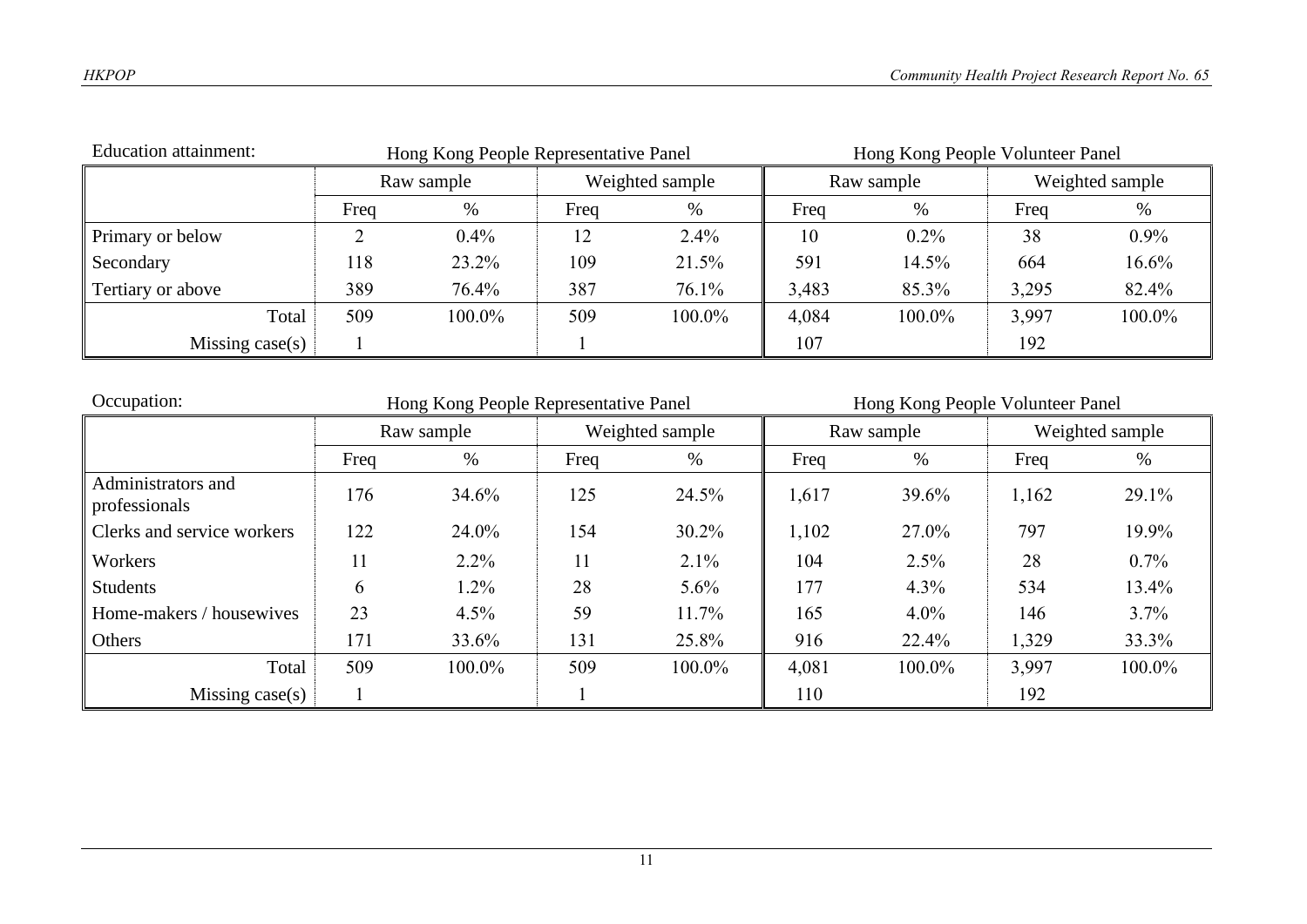| District:         | Hong Kong People Representative Panel |            |      |                 | Hong Kong People Volunteer Panel |            |       |                 |
|-------------------|---------------------------------------|------------|------|-----------------|----------------------------------|------------|-------|-----------------|
|                   |                                       | Raw sample |      | Weighted sample |                                  | Raw sample |       | Weighted sample |
|                   | Freq                                  | $\%$       | Freq | $\%$            | Freq                             | $\%$       | Freq  | $\%$            |
| Central & Western | 15                                    | $3.2\%$    | 15   | $3.2\%$         | 175                              | 4.2%       | 137   | 3.3%            |
| Wan Chai          | $\tau$                                | 1.5%       | 11   | 2.4%            | 108                              | 2.6%       | 102   | 2.5%            |
| Eastern           | 61                                    | 13.1%      | 34   | 7.3%            | 402                              | 9.7%       | 305   | 7.3%            |
| Southern          | 18                                    | 3.9%       | 16   | 3.5%            | 152                              | 3.7%       | 147   | 3.5%            |
| Yau Tsim Mong     | 20                                    | 4.3%       | 20   | 4.4%            | 181                              | 4.4%       | 184   | 4.4%            |
| Sham Shui Po      | 19                                    | 4.1%       | 27   | 5.8%            | 218                              | 5.2%       | 230   | $5.5\%$         |
| Kowloon City      | 30                                    | 6.4%       | 26   | 5.7%            | 223                              | 5.4%       | 235   | 5.6%            |
| Wong Tai Sin      | 21                                    | 4.5%       | 26   | 5.6%            | 216                              | 5.2%       | 235   | 5.6%            |
| <b>Kwun Tong</b>  | 33                                    | 7.1%       | 43   | $9.2\%$         | 303                              | 7.3%       | 390   | 9.4%            |
| Tsuen Wan         | 22                                    | 4.7%       | 20   | 4.2%            | 207                              | 5.0%       | 174   | 4.2%            |
| Tuen Mun          | 34                                    | 7.3%       | 31   | 6.7%            | 249                              | $6.0\%$    | 278   | 6.7%            |
| Yuen Long         | 38                                    | 8.2%       | 40   | 8.6%            | 280                              | 6.7%       | 366   | 8.8%            |
| North             | 9                                     | 1.9%       | 20   | 4.2%            | 133                              | 3.2%       | 173   | 4.1%            |
| Tai Po            | 20                                    | 4.3%       | 19   | 4.2%            | 186                              | 4.5%       | 171   | 4.1%            |
| Sai Kung          | 33                                    | 7.1%       | 30   | 6.4%            | 315                              | 7.6%       | 264   | $6.3\%$         |
| Sha Tin           | 47                                    | 10.1%      | 43   | 9.3%            | 477                              | 11.5%      | 384   | 9.2%            |
| Kwai Tsing        | 27                                    | 5.8%       | 31   | 6.8%            | 233                              | 5.6%       | 291   | $7.0\%$         |
| Islands           | 12                                    | 2.6%       | 11   | 2.5%            | 100                              | 2.4%       | 102   | 2.4%            |
| Total             | 466                                   | 100.0%     | 466  | 100.0%          | 4,158                            | 100.0%     | 4,166 | 100.0%          |
| Missing $case(s)$ | 44                                    |            | 44   |                 | 33                               |            | 23    |                 |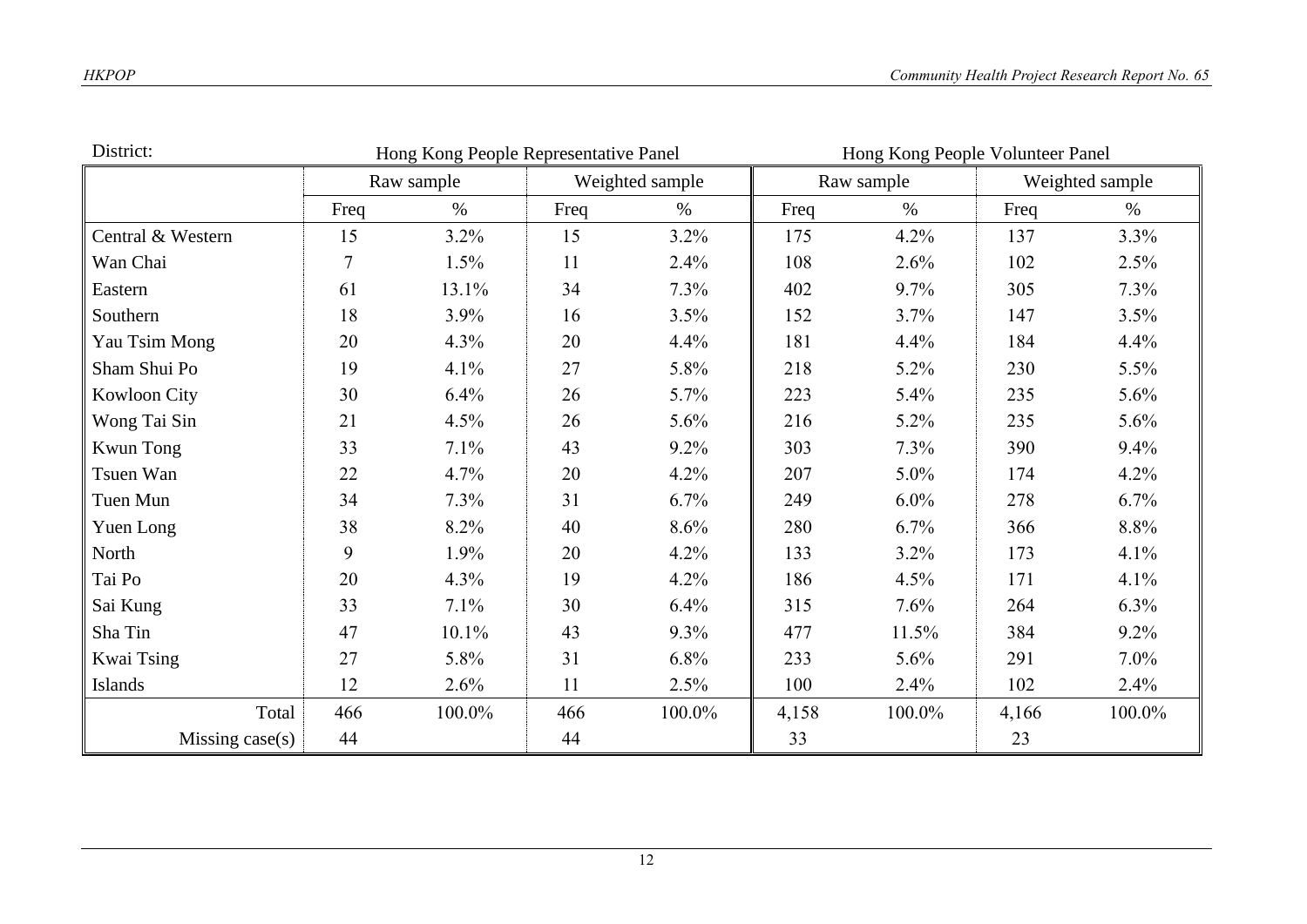| Political inclination:                                                                       | Hong Kong People Representative Panel |                                       |              |                 | Hong Kong People Volunteer Panel |                               |       |                 |
|----------------------------------------------------------------------------------------------|---------------------------------------|---------------------------------------|--------------|-----------------|----------------------------------|-------------------------------|-------|-----------------|
|                                                                                              |                                       | Raw sample                            |              | Weighted sample |                                  | Raw sample                    |       | Weighted sample |
|                                                                                              | Freq                                  | $\%$                                  | Freq         | $\%$            | Freq                             | $\%$                          | Freq  | $\%$            |
| Pro-democracy camp                                                                           | 255                                   | 50.2%                                 | 100          | 19.6%           | 2,014                            | 49.3%                         | 949   | 23.7%           |
| Pro-establishment camp                                                                       | 15                                    | 3.0%                                  | 87           | 17.0%           | 18                               | 0.4%                          | 355   | 8.9%            |
| Localist                                                                                     | 117                                   | 23.0%                                 | 71           | 13.9%           | 1,630                            | 39.9%                         | 607   | 15.2%           |
| Centrist                                                                                     | 43                                    | 8.5%                                  | 66           | 12.9%           | 109                              | 2.7%                          | 692   | 17.3%           |
| Others                                                                                       | 5                                     | 1.0%                                  | 13           | 2.5%            | 54                               | 1.3%                          | 111   | 2.8%            |
| No political inclination /<br>politically neutral / don't<br>belong to any camp              | 63                                    | 12.4%                                 | 144          | 28.2%           | 199                              | 4.9%                          | 1,110 | 27.8%           |
| Don't know / hard to say                                                                     | 10                                    | $2.0\%$                               | 30           | 5.9%            | 60                               | 1.5%                          | 173   | 4.3%            |
| Total                                                                                        | 508                                   | 100.0%                                | 509          | 100.0%          | 4,084                            | 100.0%                        | 3,997 | 100.0%          |
| Missing $case(s)$                                                                            | 2                                     |                                       | $\mathbf{1}$ |                 | 107                              |                               | 192   |                 |
| Voted political camp:*                                                                       |                                       | Hong Kong People Representative Panel |              |                 | Hong Kong People Volunteer Panel |                               |       |                 |
|                                                                                              |                                       | Raw sample                            |              | Weighted sample |                                  | Weighted sample<br>Raw sample |       |                 |
|                                                                                              | Freq                                  | $\%$                                  | Freq         | $\%$            | Freq                             | $\%$                          | Freq  | $\%$            |
| Democratic                                                                                   | 398                                   | 78.0%                                 | 134          | 26.2%           | 3,852                            | 92.3%                         | 1,090 | 26.2%           |
| Non-democratic                                                                               | 47                                    | 9.2%                                  | 222          | 43.5%           | 49                               | 1.2%                          | 1,391 | 33.4%           |
| Did not vote / blank vote /<br>void vote / don't know /<br>hard to say / refuse to<br>answer | 54                                    | 10.6%                                 | 128          | 25.1%           | 197                              | 4.7%                          | 1,348 | 32.4%           |
| Not a registered voter                                                                       | 11                                    | $2.2\%$                               | 26           | 5.2%            | 75                               | 1.8%                          | 332   | 8.0%            |
| Total                                                                                        | 510                                   | 100.0%                                | 510          | 100.0%          | 4,173                            | 100.0%                        | 4,161 | 100.0%          |

\* (Only for respondents aged 18 or above or refuse to answer age)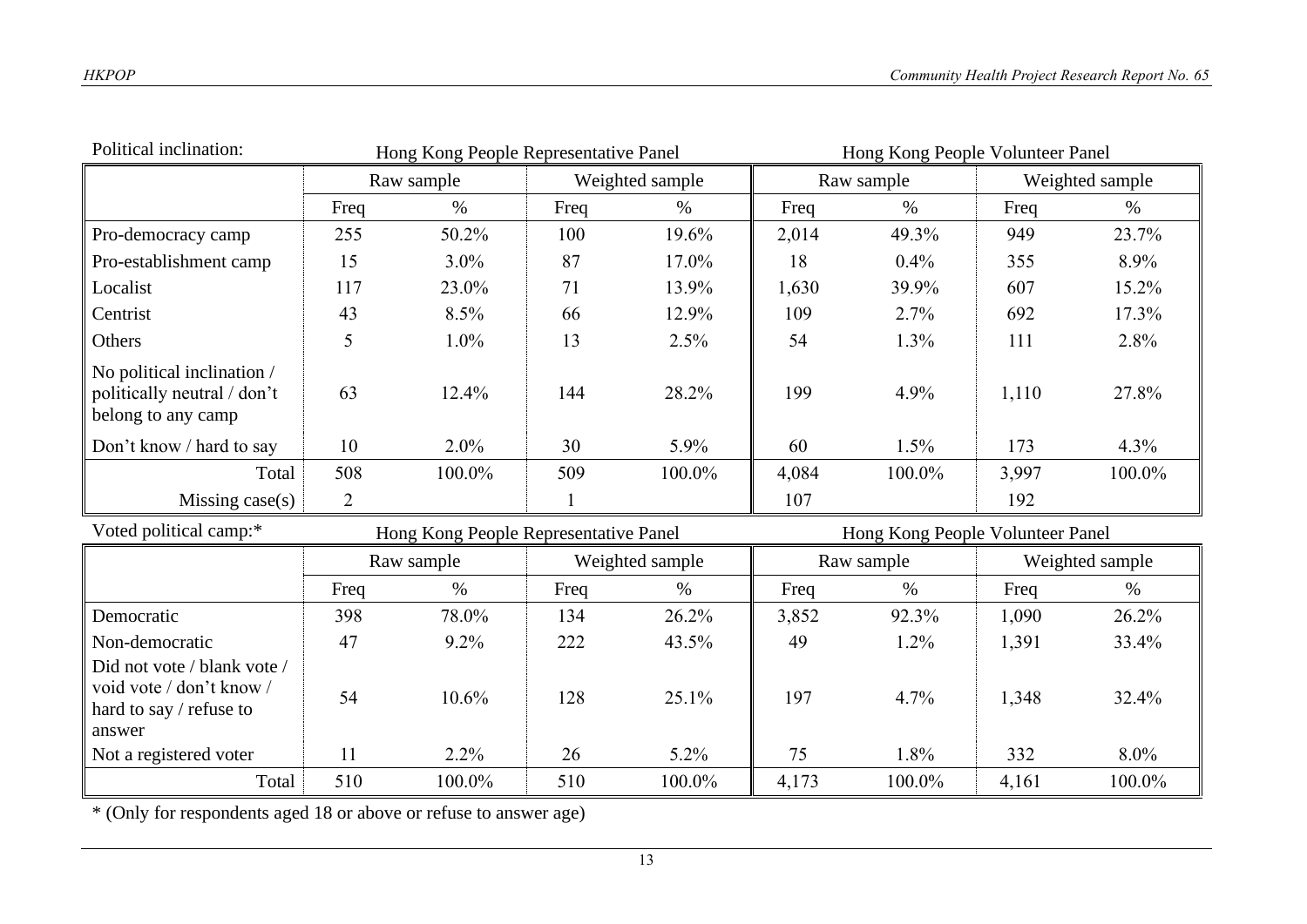#### **Appendix 2: Contact Information**

|                         | Hong Kong People Representative Panel | Hong Kong People Volunteer Panel |
|-------------------------|---------------------------------------|----------------------------------|
| Total valid samples     | 510                                   | 4,191                            |
| Survey period           | 26/8-6/9/2021                         | 26/8-6/9/2021                    |
| Success rate            | 5.8%                                  | $5.1\%$                          |
| Questionnaires sent out | 8,762                                 | 82,750                           |
| Questionnaires received | 529                                   | 4,374                            |
| Ineligible samples      |                                       | 20                               |
| Invalid samples         |                                       | 10                               |
| Incomplete samples      | 15                                    | 153                              |
| Standard error          | $2.2\%$                               | $0.8\%$                          |
| Sampling error          | $4.3\%$                               | 1.5%                             |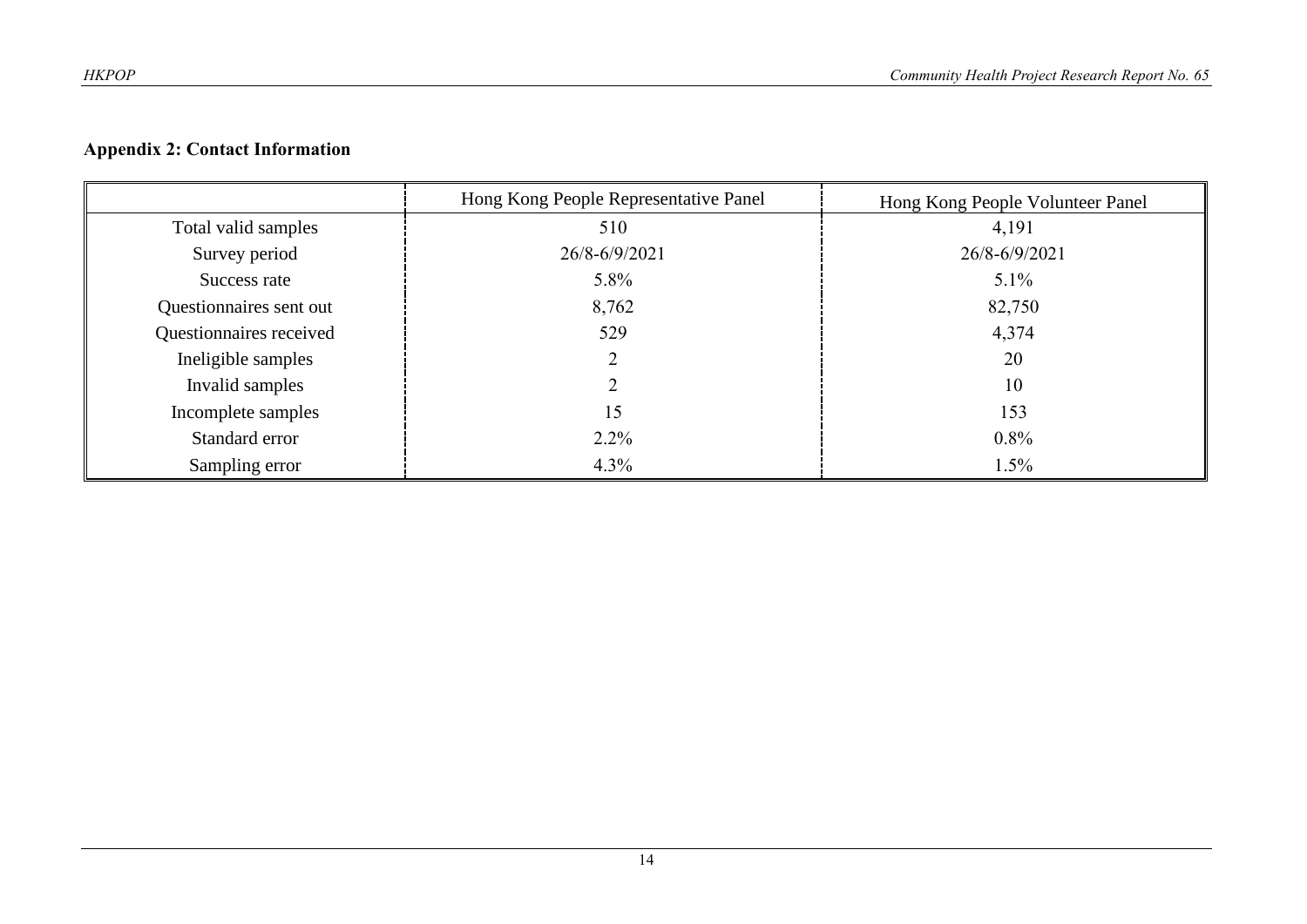## **Appendix 3: Quantitative analyses**

| Q1 What do you think is your chance of<br>being infected with the Coronavirus<br>disease, also known as Wuhan<br>pneumonia, in the coming one month?<br>[Logarithmic Scale] |                  | Hong Kong People Representative Panel |                  |                             |        | Hong Kong People Volunteer Panel |                                                   |                               |        |
|-----------------------------------------------------------------------------------------------------------------------------------------------------------------------------|------------------|---------------------------------------|------------------|-----------------------------|--------|----------------------------------|---------------------------------------------------|-------------------------------|--------|
|                                                                                                                                                                             |                  | Frequencies                           |                  | Percentages<br>$(Base=509)$ |        | Frequencies                      |                                                   | Percentages<br>$(Base=4,183)$ |        |
| 0% chance (Certainly not)                                                                                                                                                   |                  | 60                                    |                  | 11.8%                       |        | 565                              |                                                   | 13.5%                         |        |
| $0.001\%$ chance $(1 \text{ in }$                                                                                                                                           |                  | 97                                    |                  | 19.1%                       |        | 762                              |                                                   | 18.2%                         |        |
| 100,000)                                                                                                                                                                    |                  |                                       |                  |                             |        |                                  |                                                   |                               |        |
| 0.01% chance (1 in 10,000)                                                                                                                                                  |                  | 52                                    |                  | 10.3%                       |        | 292                              |                                                   | 7.0%                          |        |
| $0.1\%$ chance $(1 \text{ in } 1,000)$                                                                                                                                      |                  | 27                                    |                  | 5.3%                        |        | 288                              |                                                   | 6.9%                          |        |
| 1% chance (1 in 100)                                                                                                                                                        |                  | 21                                    |                  | 4.1%                        |        | 366                              |                                                   | 8.8%                          |        |
| 5% chance (1 in 20)                                                                                                                                                         |                  | 9                                     |                  | 1.9%                        |        | 332                              |                                                   | 7.9%                          |        |
| 10% chance (1 in 10)                                                                                                                                                        | }Small<br>chance | 29                                    | 343              | 5.7%                        | }67.5% | 354                              | 3,368                                             | 8.5%                          | }80.5% |
| 15% chance                                                                                                                                                                  |                  | 9                                     |                  | 1.8%                        |        | 107                              | 3.9%<br>1.5%<br>1.2%<br>0.1%<br>0.5%<br>$< 0.1\%$ | 2.6%                          |        |
| 20% chance                                                                                                                                                                  |                  | $\overline{7}$                        |                  | 1.4%                        |        | 163                              |                                                   |                               |        |
| 25% chance                                                                                                                                                                  |                  | $<$ 1                                 |                  | 0.1%                        |        | 63                               |                                                   |                               |        |
| 30% chance                                                                                                                                                                  |                  | 15                                    |                  | 3.0%                        |        | 48                               |                                                   |                               |        |
| 35% chance                                                                                                                                                                  |                  | <1                                    |                  | $< 0.1\%$                   |        | $\overline{4}$                   |                                                   |                               |        |
| 40% chance                                                                                                                                                                  |                  | 15                                    |                  | 2.9%                        |        | 22                               |                                                   |                               |        |
| 45% chance                                                                                                                                                                  |                  | $\leq$ 1                              |                  | 0.1%                        |        | $\overline{2}$                   |                                                   |                               |        |
| 50% chance                                                                                                                                                                  |                  |                                       | 25               |                             | 5.0%   |                                  | 221                                               |                               | 5.3%   |
| 60% chance                                                                                                                                                                  |                  | 3                                     |                  | 0.5%                        |        | 4                                |                                                   | 0.1%                          |        |
| 70% chance                                                                                                                                                                  |                  | 12                                    |                  | 2.4%                        |        | 4                                |                                                   | 0.1%                          |        |
| 80% chance                                                                                                                                                                  | }Large           | $\overline{4}$                        | $\overline{)23}$ | 0.8%                        | 4.5%   | 52                               | $\overline{63}$                                   | 1.2%                          | 1.5%   |
| 90% chance                                                                                                                                                                  | chance           | $\mathbf{0}$                          |                  | 0%                          |        | $\overline{2}$                   |                                                   | $< 0.1\%$                     |        |
| 100% chance (Certainly<br>will)                                                                                                                                             |                  | $\overline{4}$                        |                  | 0.8%                        |        | $\overline{2}$                   |                                                   | $< 0.1\%$                     |        |
| Others                                                                                                                                                                      |                  | $\overline{0}$                        |                  | 0%                          |        | $\mathfrak{Z}$                   |                                                   | 0.1%                          |        |
| Don't know / hard to say                                                                                                                                                    |                  | 117                                   |                  | 23.1%                       |        | 529                              |                                                   | 12.6%                         |        |
| Total                                                                                                                                                                       |                  | 509                                   |                  | 100.0%                      |        | 4,183                            |                                                   | 100.0%                        |        |
| Mean                                                                                                                                                                        |                  |                                       | 12.1%            |                             |        |                                  | 8.4%                                              |                               |        |
| Standard error of mean                                                                                                                                                      |                  |                                       |                  | 0.11                        |        |                                  |                                                   | 0.03                          |        |
| Median                                                                                                                                                                      |                  |                                       |                  | $0.00\,$                    |        |                                  |                                                   | 0.01                          |        |
| Refuse to answer                                                                                                                                                            |                  |                                       |                  |                             |        |                                  | 5                                                 |                               |        |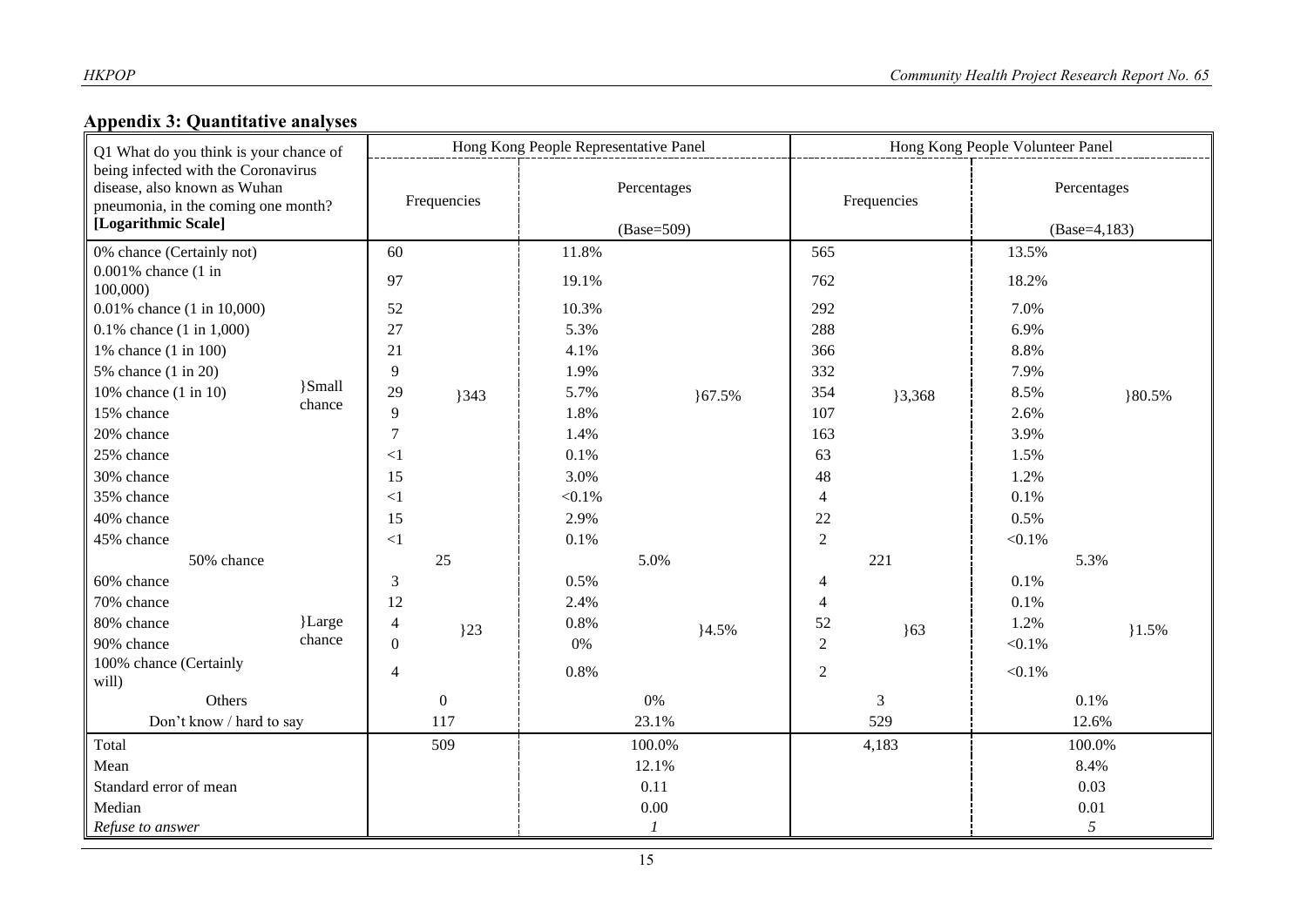| Q2 How satisfied or dissatisfied are<br>you with the government's<br>performance in handling novel<br>coronavirus pneumonia? |           | Hong Kong People Representative Panel |                             |            |              | Hong Kong People Volunteer Panel |                               |          |  |
|------------------------------------------------------------------------------------------------------------------------------|-----------|---------------------------------------|-----------------------------|------------|--------------|----------------------------------|-------------------------------|----------|--|
|                                                                                                                              |           | Frequencies                           | Percentages<br>$(Base=509)$ |            | Frequencies  |                                  | Percentages<br>$(Base=4,188)$ |          |  |
| Very much satisfied<br><b>Satisfied</b><br>Somewhat satisfied                                                                | 17<br>116 | 134                                   | 3.4%<br>22.9%               | $\{26.3\%$ | 379<br>1,065 | 1,444                            | 9.1%<br>25.4%                 | }34.5%   |  |
| Half-half                                                                                                                    |           | 152                                   | 29.9%                       |            | 267          |                                  | 6.4%                          |          |  |
| Somewhat<br>dissatisfied<br>}Dissatisfied<br>Very much<br>dissatisfied                                                       | 43<br>166 | 1209                                  | 8.5%<br>32.6%               | 141.2%     | 758<br>1,708 | $\}2,466$                        | 18.1%<br>40.8%                | }58.9%   |  |
| Don't know / hard to say                                                                                                     |           | 13                                    | 2.6%                        |            | 11           |                                  | 0.3%                          |          |  |
| Total                                                                                                                        |           | 509                                   | 100.0%                      |            | 4,188        |                                  | 100.0%                        |          |  |
| Mean values                                                                                                                  |           |                                       | 2.5                         |            |              |                                  | 2.4                           |          |  |
| Standard error of mean                                                                                                       |           |                                       | 0.1                         |            |              |                                  | < 0.1                         |          |  |
| Median                                                                                                                       |           |                                       | 3.0                         |            |              |                                  | 2.0                           |          |  |
| Refuse to answer                                                                                                             |           |                                       |                             |            |              |                                  |                               |          |  |
| <b>Net value (Satisfied- Dissatisfied)</b>                                                                                   |           |                                       |                             | $-14.9%$   |              |                                  |                               | $-24.4%$ |  |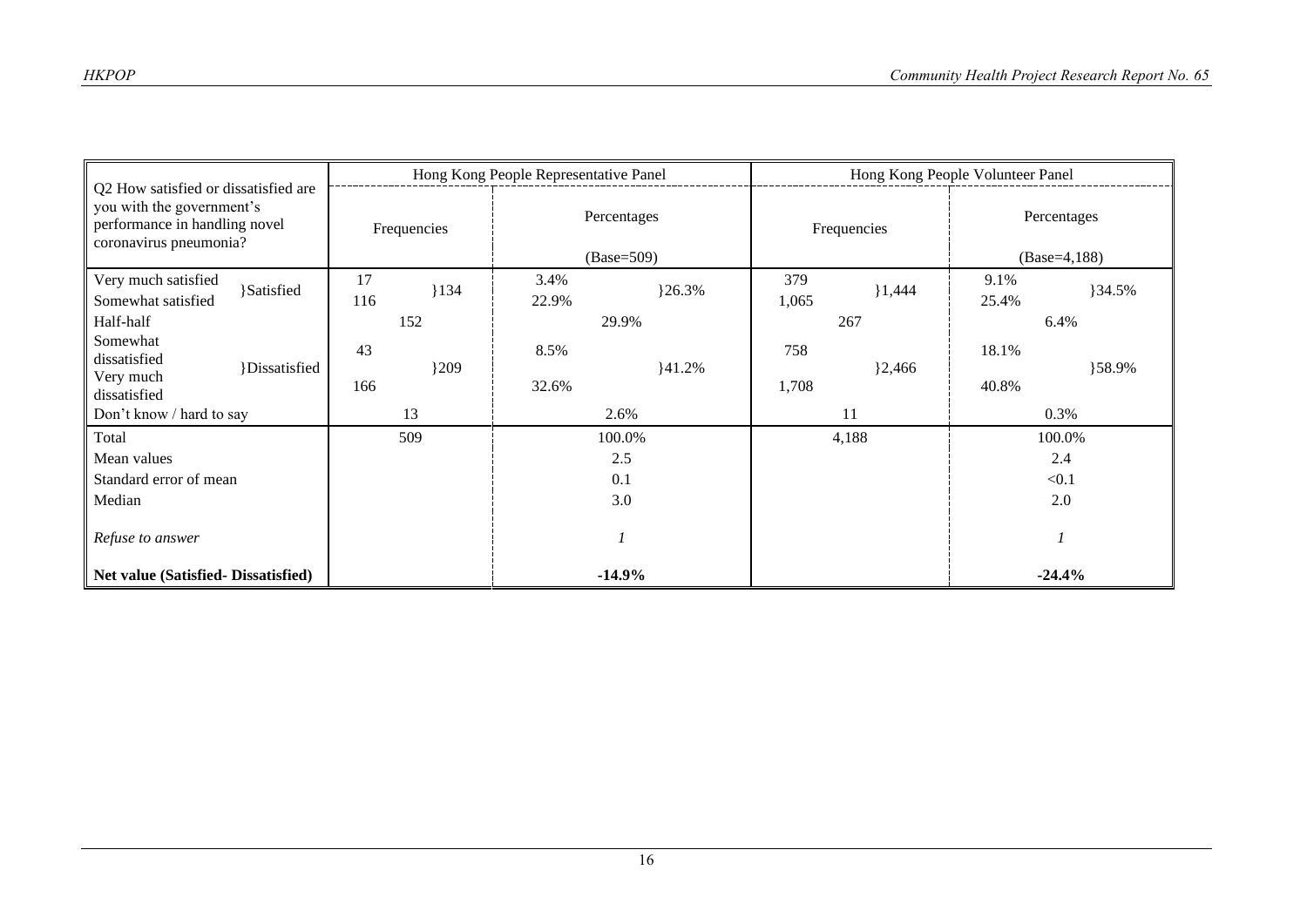| Rank           | <b>District Council</b> | <b>Hong Kong People Representative Panel</b> | <b>Hong Kong People Volunteer Panel</b> | <b>Total</b> |
|----------------|-------------------------|----------------------------------------------|-----------------------------------------|--------------|
| $\mathbf{1}$   | Sha Tin                 | 47                                           | 477                                     | 524          |
| $\sqrt{2}$     | Eastern                 | 61                                           | 402                                     | 463          |
| $\mathfrak{Z}$ | Sai Kung                | 33                                           | 315                                     | 348          |
| $\overline{4}$ | Kwun Tong               | 33                                           | 303                                     | 336          |
| 5              | Yuen Long               | 38                                           | 280                                     | 318          |
| 6              | Tuen Mun                | 34                                           | 249                                     | 283          |
| $\overline{7}$ | Kwai Tsing              | 27                                           | 233                                     | 260          |
| $\, 8$         | Kowloon City            | 30                                           | 223                                     | 253          |
| $\overline{9}$ | Wong Tai Sin            | 21                                           | 216                                     | 237          |
| 11             | Sham Shui Po            | 19                                           | 218                                     | 237          |
| 10             | Tsuen Wan               | 22                                           | 207                                     | 229          |
| 12             | Tai Po                  | 20                                           | 186                                     | 206          |
| 14             | Yau Tsim Mong           | 20                                           | 181                                     | 201          |
| 13             | Central & Western       | 15                                           | 175                                     | 190          |
| 15             | Southern                | 18                                           | 152                                     | 170          |
| 16             | North                   | 9                                            | 133                                     | 142          |
| 17             | Wan Chai                | 7                                            | 108                                     | 115          |
| 18             | Islands                 | 12                                           | 100                                     | 112          |
| <b>Total</b>   |                         | 466                                          | 4,158                                   | 4,624        |

## **Appendix 4: Sample count for each constituency (18 in total)**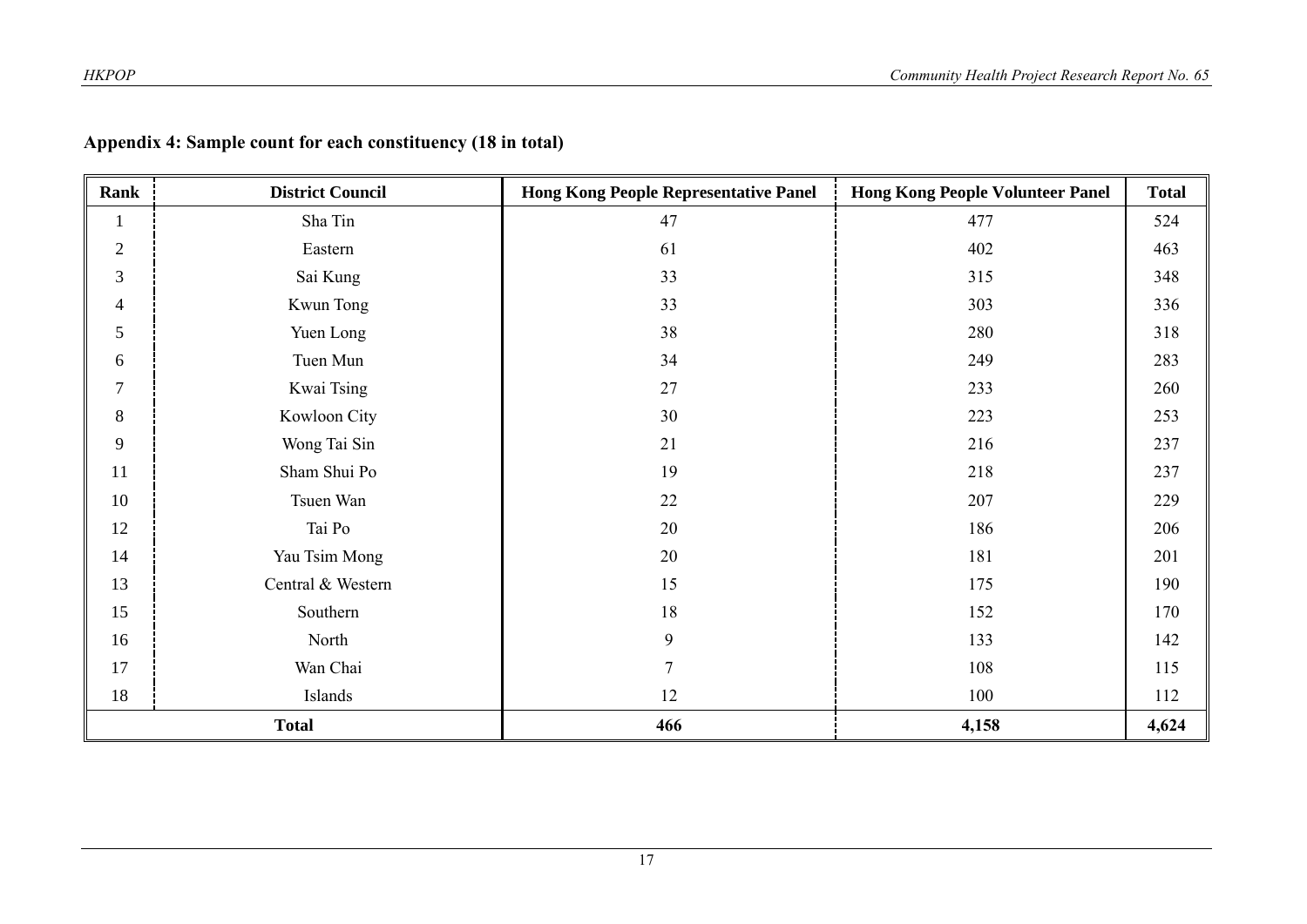#### **Appendix 5: Survey questionnaire (26/8-6/9/2021)**

## **HKPORI: We Hongkongers & Community Health Survey**

Hong Kong Public Opinion Research Institute is politically neutral, we welcome different opinions. All personal data will be kept strictly confidential. You can fill in the questionnaire again at any time to express your latest views, and your last submission will be collated. For enquiries, please email us at panel@pori.hk.

Last updated: xxxx-xx-xx xx:xx

Tentative next update: xxxx-xx-xx

\*Required

#### **(Registered member) Panel ID: \***

(Please do not alter the pre-filled ID)

 $\mathcal{L}_\text{max}$  , where  $\mathcal{L}_\text{max}$ 

 $\mathcal{L}_\text{max}$  , where  $\mathcal{L}_\text{max}$ 

**(Registered member) Invitation token: \***

(Please do not alter the pre-filled token)

#### **(New member) Please first register as a HKPOP Panel member at**

#### **https://www.pori.hk/panel.html?lang=en \***

- $\bigcirc$  Already registered as a member earlier (Please go to the survey platform by clicking on the designated hyperlink sent to you by email)
- $\bigcirc$  Have just registered as a member
- Not yet registered as a member, and will register after completing the survey (Please note: Your response will be removed if you have not yet successfully registered as a member at the time of data analysis)

#### **Eligibility Confirmation**

 $\mathcal{L}_\text{max}$ 

#### **(New member)**

**Email used / will be used in registration: \***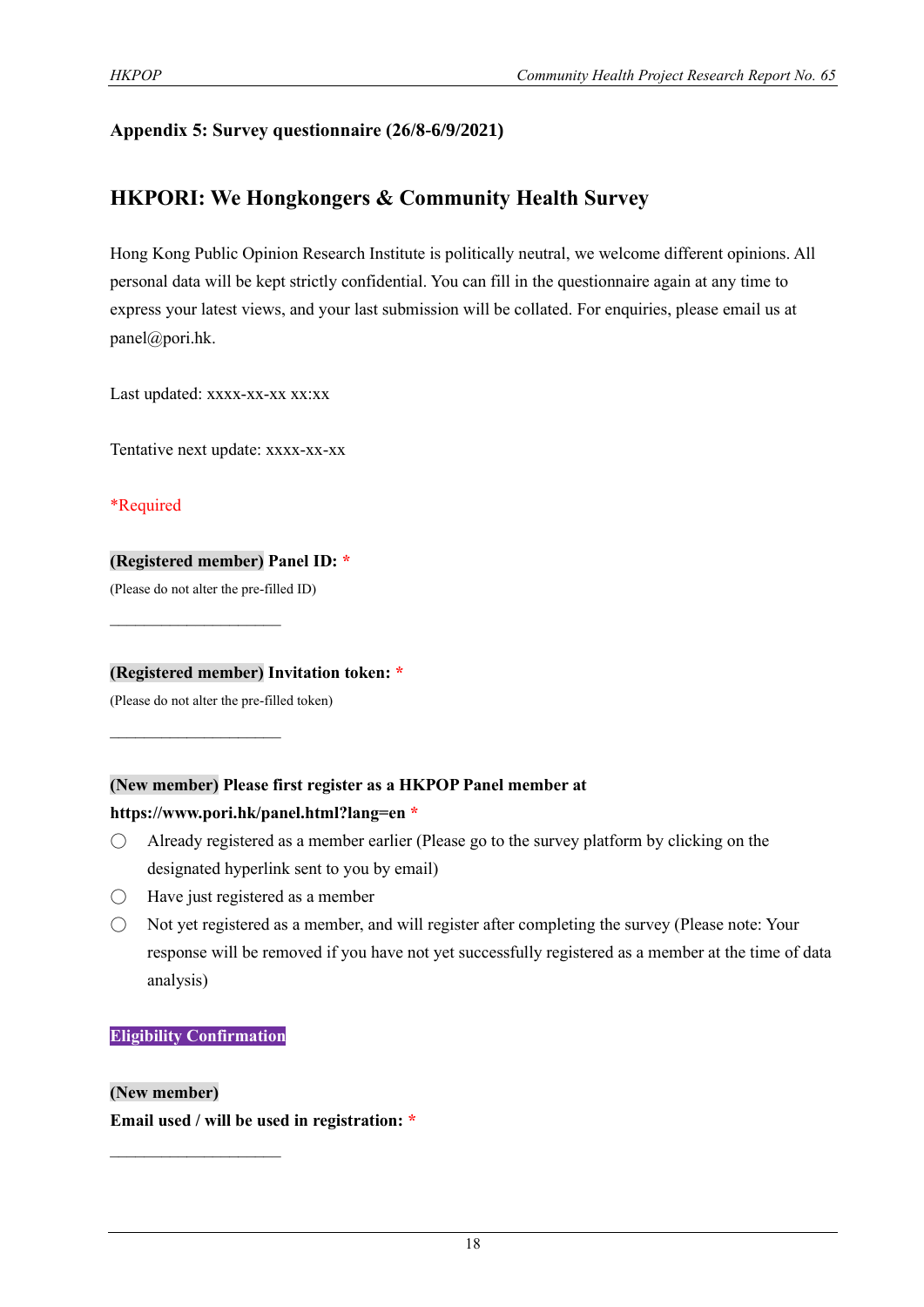#### **Are you a Hong Kong resident aged 12 or above? \***

- Yes
- No
- Don't know / hard to say

**Community Health**

#### **How likely do you think it is that you will contract novel coronavirus pneumonia over the next one month?**

(Please select the closest answer. If you have another answer, please fill in the last item.)

- 0% chance (Certainly not)
- $\bigcirc$  0.001% chance (1 in 100,000)
- ◯ 0.01% chance (1 in 10,000)
- $\bigcirc$  0.1% chance (1 in 1,000)
- $\bigcirc$  1% chance (1 in 100)
- 5% chance (1 in 20)
- $\bigcirc$  10% chance (1 in 10)
- 15% chance
- 20% chance
- 25% chance
- 30% chance
- 35% chance
- 40% chance
- 45% chance
- $\bigcirc$  50% chance
- $\bigcirc$  60% chance
- 70% chance
- 80% chance
- 90% chance
- 100% chance (Certainly will)
- Don't know / hard to say
- $\bigcirc$  Other: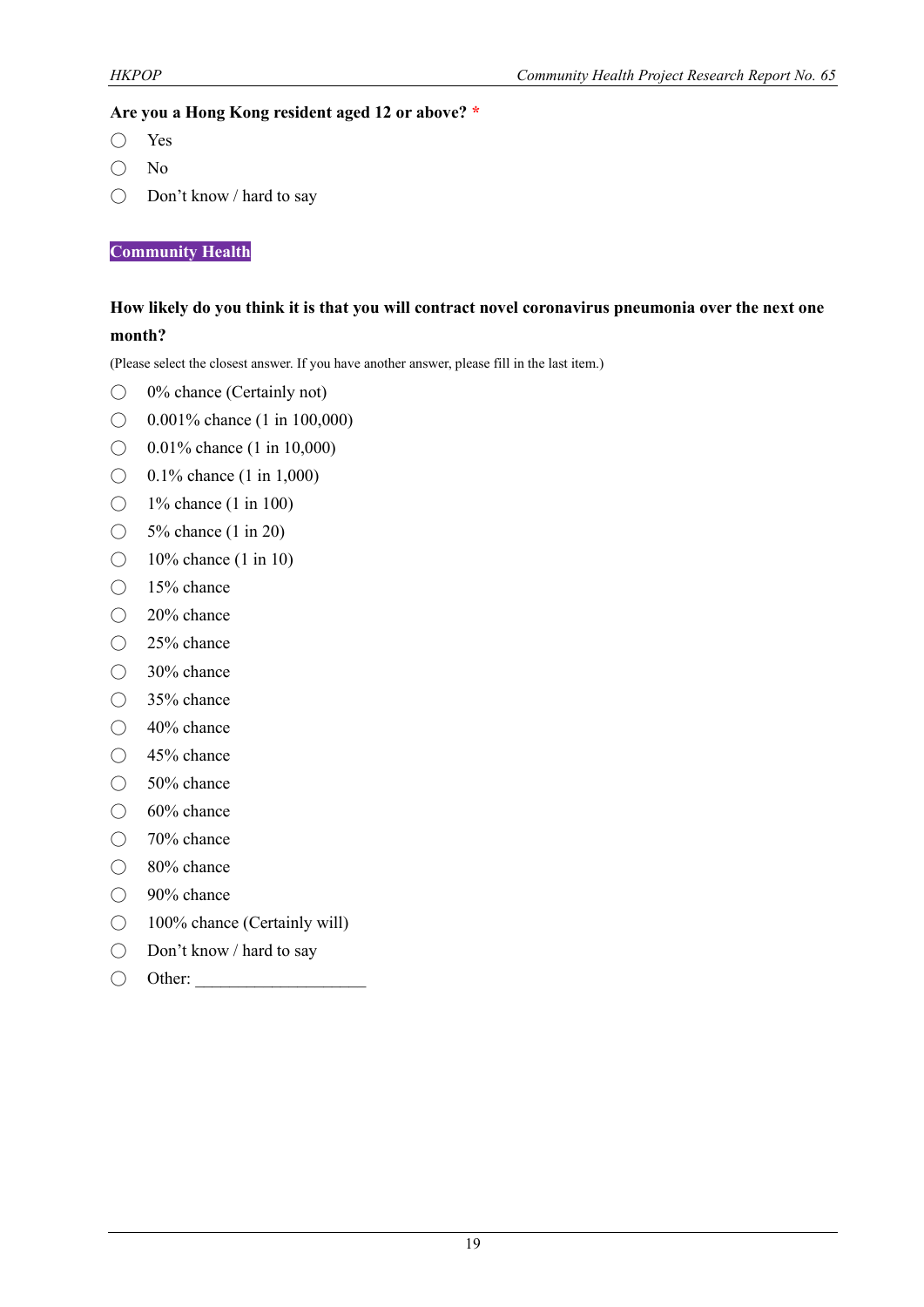#### **Community Health**

**What do you think is the appropriate timing to completely lift the regulation prohibiting gatherings of more than a specific number of people in public places under the pandemic?**

(Please select the closest answer; If there is no suitable answer at all, please select "don't know / hard to say".)

- $\bigcirc$  Should completely lift the regulation prohibiting gatherings of more than a specific number of people in public places unconditionally  $\rightarrow$  Skip questions related to this regulation
- Number of recovered cases exceeds newly confirmed cases each day
- $\bigcirc$  Number of newly confirmed cases each day falls to a single digit
- No more newly confirmed local case
- No more newly confirmed local or imported case
- $\bigcirc$  No more newly confirmed local case in L consecutive days (Please input L in the next page)
- $\bigcirc$  No more newly confirmed local and imported case in N consecutive days (Please input N in the next page)
- Don't know / hard to say

#### **Community Health**

**How many consecutive days (the value of L mentioned before) with no more newly confirmed local case do you think there should be before it is appropriate to completely lift the regulation prohibiting gatherings of more than a specific number of people in public places?**

#### **Community Health**

 $\mathcal{L}_\text{max}$  , where  $\mathcal{L}_\text{max}$ 

**How many consecutive days (the value of N mentioned before) with no more newly confirmed local and imported case do you think there should be before it is appropriate to completely lift the regulation prohibiting gatherings of more than a specific number of people in public places?**

 $\mathcal{L}_\text{max}$  , where  $\mathcal{L}_\text{max}$ 

 $\mathcal{L}_\text{max}$ 

#### **Community Health**

**How many newly confirmed cases each day should there be before it would be appropriate to prohibit gatherings of more than 2 people?\n[The pandemic should be at its worst; For reference, there are 12 newly confirmed cases on February 23, 2021]** (To opt for "don't know / hard to say", please input 99999)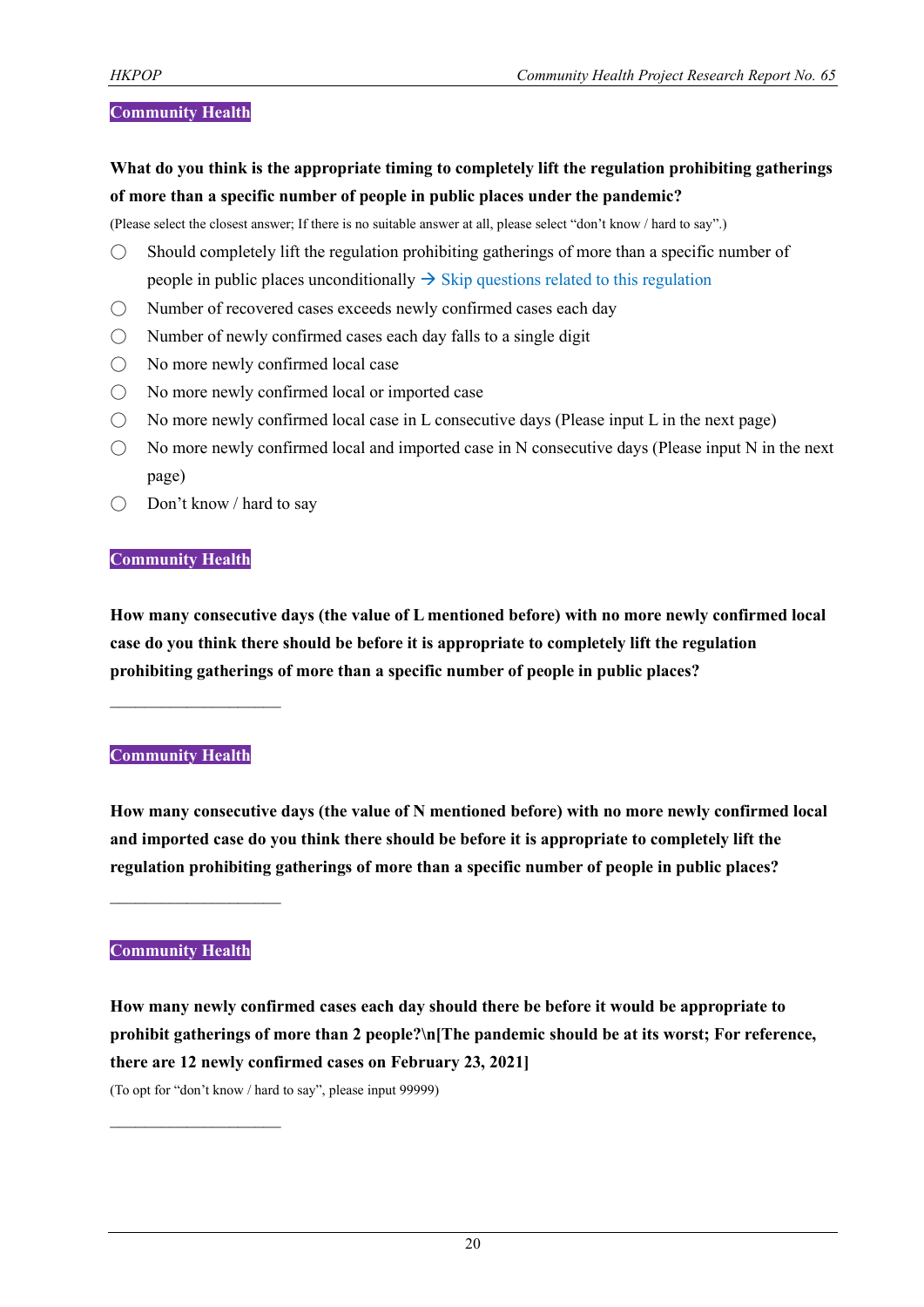**How many newly confirmed cases each day should there be before it would be appropriate to prohibit gatherings of more than 4 people?\n[The number of newly confirmed cases should be fewer than that in the previous question]**

(To opt for "don't know / hard to say", please input 99999)

 $\mathcal{L}_\text{max}$ 

 $\mathcal{L}_\text{max}$ 

**How many newly confirmed cases each day should there be before it would be appropriate to prohibit gatherings of more than 8 people?\n[The number of newly confirmed cases should be fewer than that in the previous question]**

(To opt for "don't know / hard to say", please input 99999)

**How many newly confirmed cases each day should there be before it would be appropriate to prohibit gatherings of more than 16 people?\n[The number of newly confirmed cases should be fewer than that in the previous question]**

(To opt for "don't know / hard to say", please input 99999)

**Please list combinations of [number of cases & number of people allowed in gatherings] that you think is appropriate in the field below:**

#### **Other Opinions**

**How satisfied or dissatisfied are you with the government's performance in handling novel coronavirus pneumonia?**

- Very much satisfied
- $\bigcirc$  Somewhat satisfied
- Half-half
- Somewhat dissatisfied
- Very much dissatisfied

 $\mathcal{L}_\text{max}$ 

 $\bigcirc$  Don't know / hard to say

**Please rate on a scale of 0 to 100 your extent of support to the Chief Executive Carrie Lam, with 0 indicating absolutely not supportive, 100 indicating absolutely supportive and 50 indicating halfhalf. How would you rate the Chief Executive Carrie Lam?[For weighting purposes only]**

(To opt for "don't know / hard to say", please input 8888)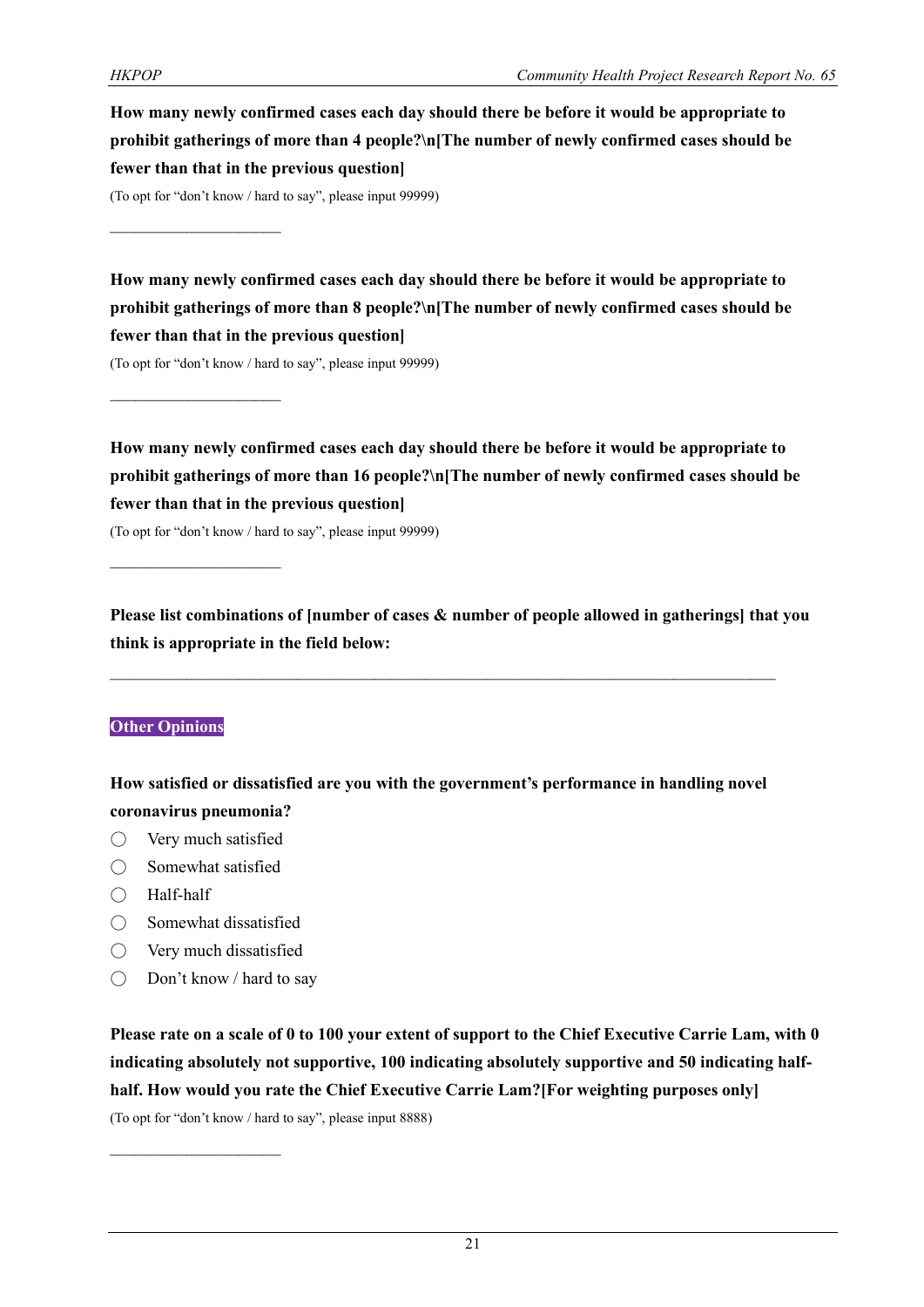#### **Generally speaking, how satisfied or dissatisfied are you with the current political condition in**

#### **Hong Kong?**

- Very much satisfied
- Somewhat satisfied
- Half-half
- $\bigcirc$  Somewhat dissatisfied
- Very much dissatisfied
- Don't know / hard to say

#### **Generally speaking, how satisfied or dissatisfied are you with the current economic condition in Hong Kong?**

- Very much satisfied
- Somewhat satisfied
- Half-half
- Somewhat dissatisfied
- Very much dissatisfied
- Don't know / hard to say

#### **Generally speaking, how satisfied or dissatisfied are you with the current livelihood condition in**

#### **Hong Kong?**

- Very much satisfied
- Somewhat satisfied
- Half-half
- Somewhat dissatisfied
- Very much dissatisfied
- Don't know / hard to say

#### **Other Opinions**

#### **Do you have any survey question to suggest for our surveys?**

(If you do not have any suggestion, please leave this space blank.)

## **Do you have any needs which you want us to forward to your District Councillor or other persons you name here? (Please write down your contacts)**

 $\mathcal{L}_\text{max}$  and  $\mathcal{L}_\text{max}$  and  $\mathcal{L}_\text{max}$  and  $\mathcal{L}_\text{max}$  and  $\mathcal{L}_\text{max}$  and  $\mathcal{L}_\text{max}$ 

 $\mathcal{L}_\mathcal{L} = \{ \mathcal{L}_\mathcal{L} = \{ \mathcal{L}_\mathcal{L} = \{ \mathcal{L}_\mathcal{L} = \{ \mathcal{L}_\mathcal{L} = \{ \mathcal{L}_\mathcal{L} = \{ \mathcal{L}_\mathcal{L} = \{ \mathcal{L}_\mathcal{L} = \{ \mathcal{L}_\mathcal{L} = \{ \mathcal{L}_\mathcal{L} = \{ \mathcal{L}_\mathcal{L} = \{ \mathcal{L}_\mathcal{L} = \{ \mathcal{L}_\mathcal{L} = \{ \mathcal{L}_\mathcal{L} = \{ \mathcal{L}_\mathcal{$ 

(The request you make here is not part of our study, we simply want to bridge people who need help with people who can help.)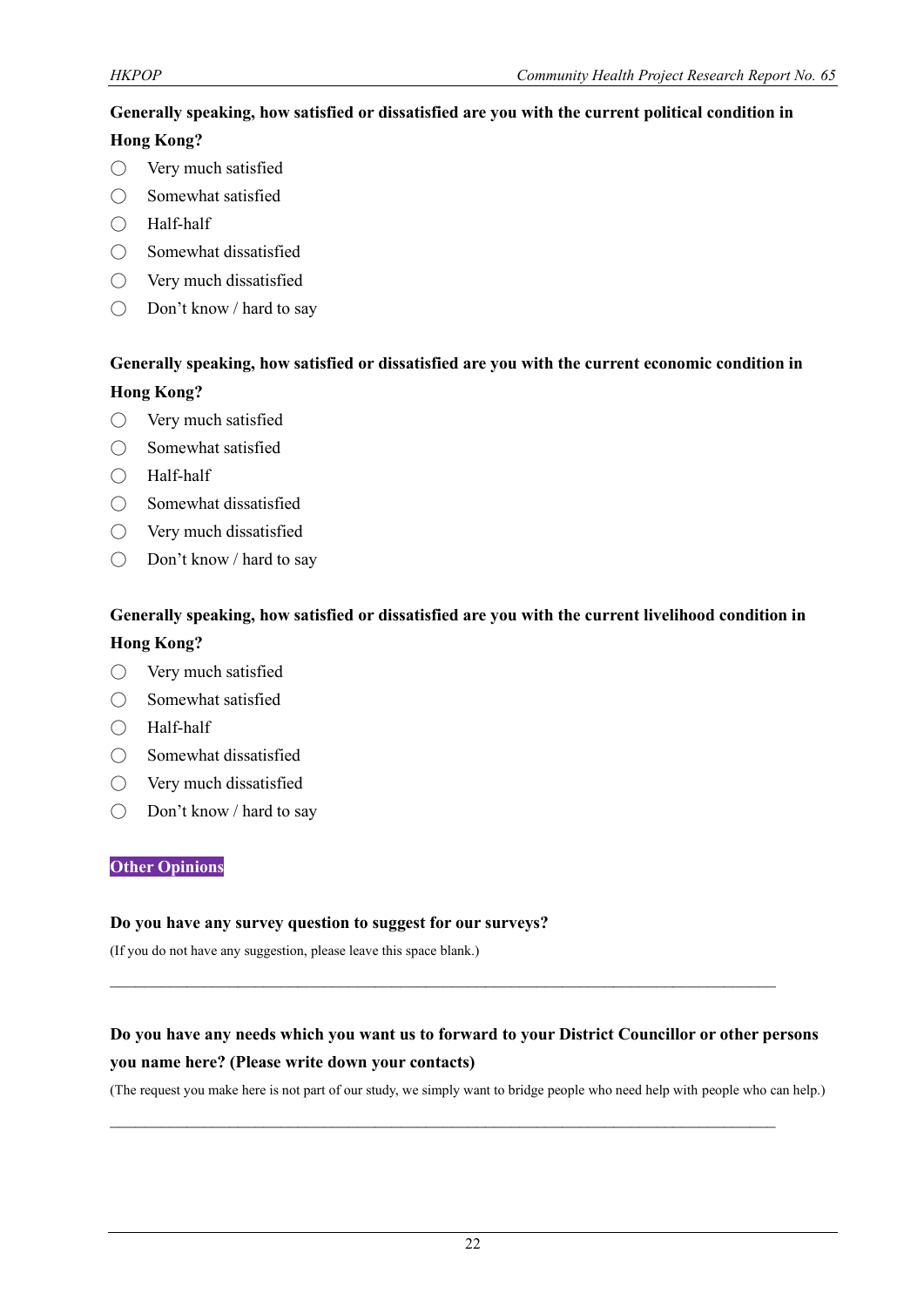#### **Personal Information (Registered member)**

**The following section is about personal information, including: gender, age, educational attainment, occupation, political inclination, area of residence, voting behaviour in the 2019 District Council Election. If you have already provided relevant information in the previous PopPanel survey series and have nothing to add or update, you may skip these questions. We will use the past data you provided in this survey series for analysis.**

- $\circ$  I have already provided my personal information, and has nothing to add or update (skip questions on personal information)
- Provide / update personal information now

#### **Personal Information**

#### **Gender**

- Male
- Female
- Other

#### **Age**

#### **Age range**

(If prefer not to provide exact age)

- $O$  12 14
- $\bigcirc$  15 17
- $\bigcirc$  18 19
- $\bigcirc$  20 24
- $O$  25 29
- $\bigcirc$  30 34
- $\bigcirc$  35 39
- $\bigcirc$  40 44
- $\bigcirc$  45 49
- $\bigcirc$  50 54
- $\bigcirc$  55 59
- $\bigcirc$  60 64
- $\bigcirc$  65 69
- 70 or above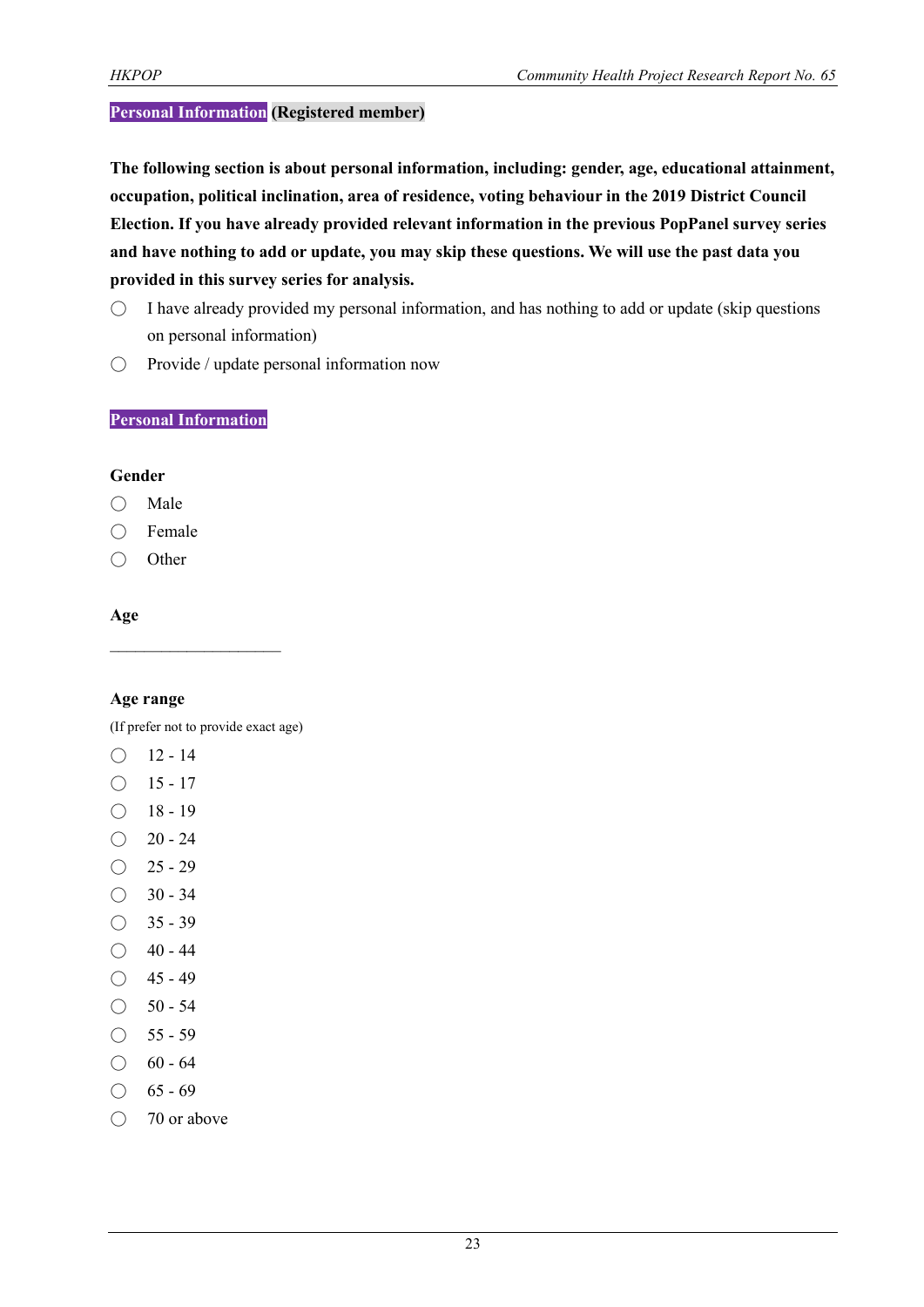#### **Educational attainment**

(The highest level attended, regardless of whether you have completed the course, including what you are attending)

- $\bigcirc$  Primary or below
- $\bigcirc$  Lower secondary (Secondary 1 to 3)
- $\bigcirc$  Upper secondary (Secondary 4 to 7 / DSE / Yi Jin)
- Tertiary: non-degree course (including diploma / certificate / sub-degree course)
- Tertiary: bachelor degree course
- Tertiary: postgraduate school or above

#### **Occupation**

(Owner / self-employed / freelance / part time / civil servant are not valid answers, please answer according to the job nature or content)

- Administrator and professional
- Clerical and service worker
- Production worker
- Student
- Home-maker / housewife
- Retired person
- Unemployed / between jobs / other non-employed
- $\bigcirc$  Other:

#### **Which of the following best describes your political inclination?**

- Localist
- Pro-democracy camp
- Centrist
- Pro-establishment camp
- $\bigcirc$  No political inclination / politically neutral / do not belong to any camp
- Don't know / hard to say
- $\bigcirc$  Other: